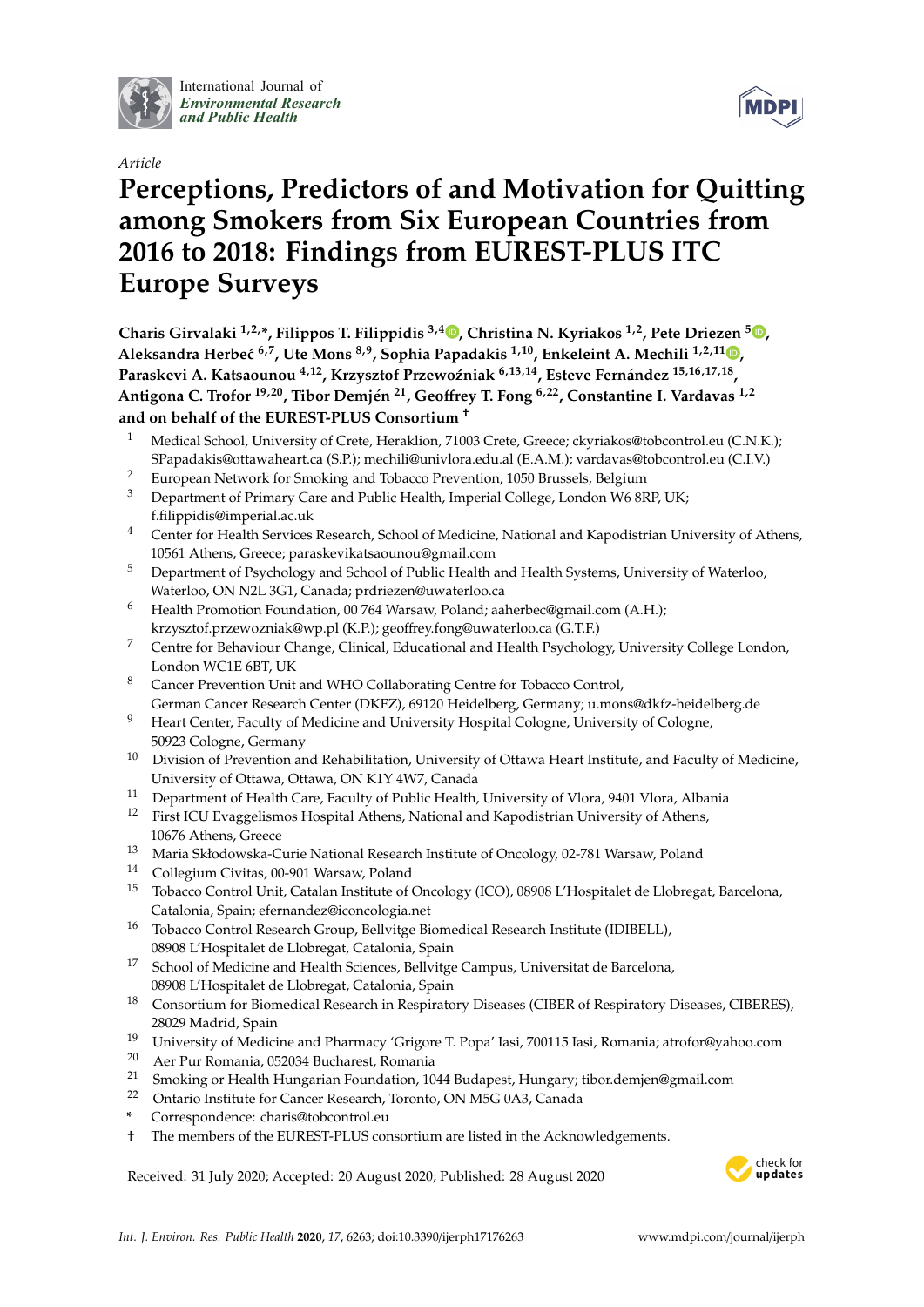**Abstract:** The European Tobacco Products Directive (TPD) was introduced in 2016 in an effort to decrease prevalence of smoking and increase cessation in the European Union (EU). This study aimed to explore quitting behaviours, motivation, reasons and perceptions about quitting, as well as predictors (reported before the TPD implementation) associated with post-TPD quit status. A cohort study was conducted involving adult smokers from six EU countries (*n* = 3195). Data collection occurred pre-(Wave 1; 2016) and post-(Wave 2; 2018) TPD implementation. Bivariate and logistic regression analyses of weighted data were conducted. Within this cohort sample, 415 (13.0%) respondents reported quitting at Wave 2. Predictors of quitting were moderate or high education, fewer cigarettes smoked per day at baseline, a past quit attempt, lower level of perceived addiction, plans for quitting and the presence of a smoking-related comorbidity. Health concerns, price of cigarettes and being a good example for children were among the most important reasons that predicted being a quitter at Wave 2. Our findings show that the factors influencing decisions about quitting may be shared among European countries. European policy and the revised version of TPD could emphasise these factors through health warnings and/or campaigns and other policies.

**Keywords:** quit smoking; predictors; reasons; perceptions; European policies; TPD; World Health Organization Framework Convention on Tobacco Control (WHO FCTC)

## **1. Introduction**

Smoking and other forms of tobacco consumption are considered the single most important cause of preventable morbidity and premature mortality worldwide, including in the European Union (EU) [\[1\]](#page-12-0).

The World Health Organization Framework Convention on Tobacco Control (WHO FCTC) highlights that increasing quit attempts and long-term cessation rates are critical to reducing the prevalence of smoking [\[2\]](#page-12-1). WHO FCTC Article 14 calls upon its Parties to take effective measures to promote cessation of tobacco use and adequate treatment for tobacco dependence. WHO FCTC Guidelines for the implementation of Article 14 include a number of evidence-based strategies, such as internet support, quitlines, healthcare professionals' brief advice, behavioural counselling by trained specialists and use of cessation medications [\[3\]](#page-12-2).

Research and tobacco dependence treatment guidelines have highlighted the effectiveness of evidence-based tobacco treatment delivery (behavioural counselling and pharmacotherapy) to increase long-term abstinence from smoking [\[4–](#page-12-3)[6\]](#page-12-4), while physicians' advice and support also play an important role in increasing cessation rates  $[7,8]$  $[7,8]$ . Results from recent studies on the key facilitators of quitting identified, among others, motivation to quit [\[9\]](#page-12-7), smoking-related health concerns [\[10,](#page-12-8)[11\]](#page-12-9), concerns about the effects of smoking to others and the money spent on tobacco products [\[12\]](#page-12-10).

Although the proportion of smokers has declined in most EU countries since 2006, the overall smoking prevalence has remained stable since 2014 [\[13\]](#page-12-11). In addition, evidence shows that few European smokers use assistance and evidence-based cessation methods to quit [\[14\]](#page-12-12). Greece (37.0%), Hungary (35.0%), Poland (30.0%), Romania (28.0%), Spain (28.0%) and Germany (25.0%) are among the European countries with the highest prevalence of smoking [\[13\]](#page-12-11). In these countries, quit ratios have either decreased or remained low even though the population of former smokers has increased in most other European countries in recent years [\[15\]](#page-12-13).

Efforts to decrease smoking prevalence and increase cessation in the EU also include the European Tobacco Products Directive (TPD) on the manufacture, presentation and sale of tobacco and related products [\[16\]](#page-12-14). While the TPD does not have specific provisions for tobacco dependence treatment, many of its measures promote cessation through regulation of tobacco products (e.g., packaging, labelling, ingredients). Although limited data are currently available on the effectiveness of the TPD,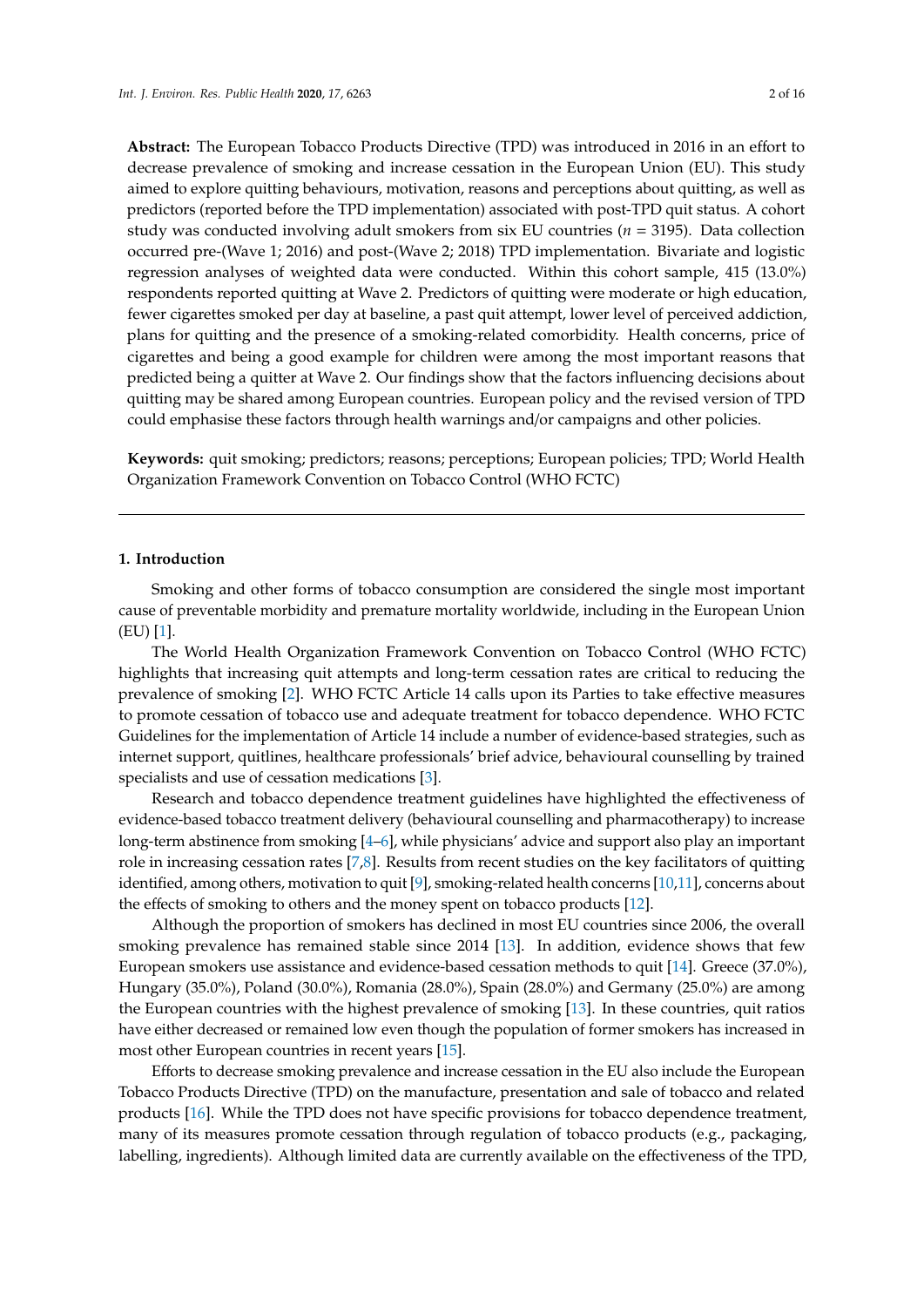previous research has indicated that higher levels of tobacco control policy implementation led to lower prevalence of smoking and higher quit ratios in Europe [\[15\]](#page-12-13).

Identifying predictors of a successful quit attempt is valuable for tailoring strategies or policies that would help smokers quit, prioritising those most in need of intensive treatment and maximising the use of the healthcare resources available [\[17\]](#page-12-15).

Within the context of the TPD that has changed the tobacco control landscape in the EU, it is also important to understand perceptions of and reasons for quitting as well as study potential changes in quitting behaviour among European smokers during this period. This will improve our understanding of what might help people to quit and inform policies on tobacco control in order to maximise their impact.

In light of the above, using longitudinal data from adult smokers from six EU countries, the purpose of this study was to explore quitting behaviours, motivation to quit, reasons and perceptions about quitting and predictors of smoking cessation within this context.

### **2. Materials and Methods**

#### *2.1. Design and Participants*

The current study is part of the Horizon 2020 funded project, European Regulatory Science on Tobacco: Policy implementation to reduce lung diseases (EUREST\_PLUS) [\[18\]](#page-12-16). Data come from the International Tobacco Control Policy Evaluation (ITC) Project [\[19\]](#page-12-17) Six European Country (6E) Survey, a cohort study using a pre vs. post-TPD implementation design in six EU member states (MS)—Germany, Greece, Hungary, Poland, Romania and Spain. A probabilistic, stratified cluster sampling design was used to randomly sample respondents within geographic strata that were defined according to the Nomenclature of Territorial Units for Statistics (NUTS) regions and degree of urbanisation (urban, intermediate, rural). Clusters, approximately the size of enumeration areas, were randomly selected proportional to population size within strata. Households were selected within clusters using a random walk method and up to two smokers (one male, one female, where possible) were randomly selected within households. Interviews were conducted face-to-face using computer assisted personal interviews (CAPI). Further details about the study methodology are provided elsewhere [\[20](#page-13-0)[–23\]](#page-13-1).

The Wave 1 (June–September 2016) sample included 6011 adults ( $\geq$ 18 years) who reported smoking cigarettes at least monthly and smoked 100 or more cigarettes in their lifetime. In Wave 2 (February–May 2018), 53% of respondents were retained at follow up (*n* = 3195). Demographic differences between Waves 1 and 2 due to attrition were generally small (Supplementary Table S1).

#### *2.2. Demographic Characteristics*

Demographic characteristics examined were age (18–24, 25–39, 40–54 and ≥55 years); gender (male, female); degree of urbanisation (urban, intermediate, rural); highest level of formal education completed (low, moderate, and high); monthly gross household income (low, moderate and high) [\[20,](#page-13-0)[24\]](#page-13-2).

#### *2.3. Smoking Behaviours*

Current smoking status was categorised as either daily smoker or non-daily smoker (less than daily but at least once per month). In Wave 2, respondents were considered to have quit smoking if they reported not smoking for at least 30 days at the time of follow up. Smokers were asked how many cigarettes they smoked per day (<10; 11–20; 21–30; 31+) and whether they smoked exclusively FM (factory-made) cigarettes, RYO (roll-your-own) tobacco or both FM and RYO. Nicotine dependence was assessed using the Heaviness of Smoking Index (low  $(0-1)$ , moderate  $(2-4)$ , high  $(5-6)$ )  $[25]$ and perceived addiction with response options "not at all addicted", "somewhat addicted" and "very addicted".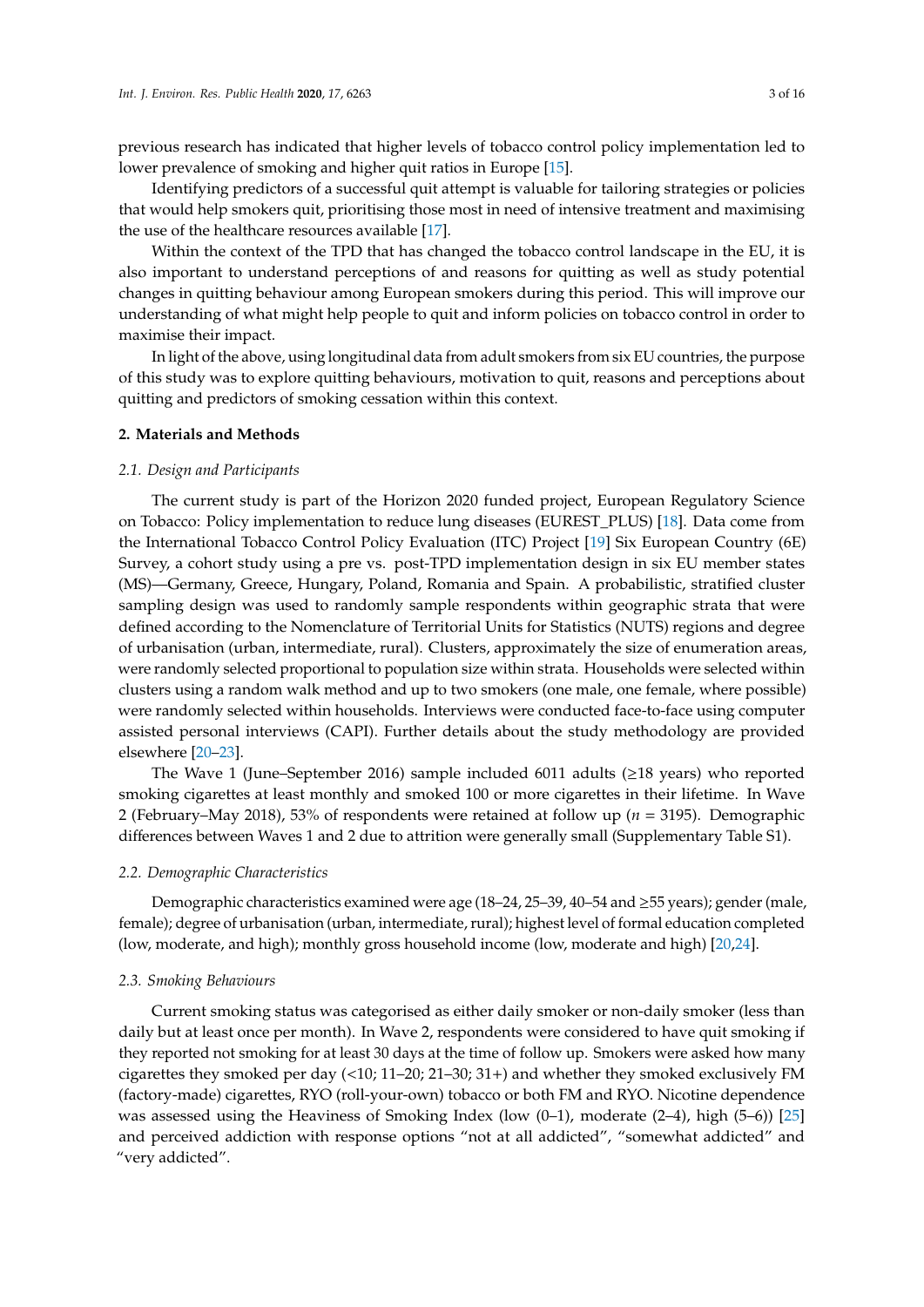#### *2.4. Quitting Behaviours*

Attempts and intentions to quit smoking were examined with the questions, "Have you ever tried to quit smoking?" (yes, no), "How many quit attempts have you made in the last 12 months?" (no attempt, 1+), "Are you planning to quit smoking . . . ?" (within the next month, the next 6 months, beyond 6 months, no plans to quit), "Have you made an attempt to quit smoking in the last 12 months?" (yes, no) and "How much do you want to quit smoking?" (not at all, a little, somewhat, a lot).

## *2.5. Perceptions and Reasons for Quitting*

Perceptions around smoking were assessed with the questions, "In the last 30 days how often did you think about: the harm your smoking might be doing to you?, the harm your smoking might be doing to other people?, the money you spend on smoking?" (never, rarely, sometimes, often, very often); "In the last 30 days, have you stubbed out a cigarette before you finished it because you thought about the harm of smoking?" (yes, no) and "How much do you think you would benefit from health and other gains if you were to quit smoking permanently in the next 6 months?" (not at all, slightly, moderately, very much, extremely).

Respondents were asked, "If you decided to give up smoking completely in the next 6 months, how sure are you that you would succeed?" (not at all sure, slightly, moderately, very, extremely) and "How difficult would it be for you to quit smoking if you wanted to?" (not at all, slightly, moderately, very, extremely).

Respondents were asked about reasons for quitting: "In the past 6 months, how much have each of the following things led you to think about quitting ... concern for your personal health?, concern for the effect of your cigarette smoke on non-smokers?, that society disapproves of smoking?, the price of cigarettes?, smoking restrictions at work?, smoking restrictions at public places like restaurants, cafes and pubs?, availability of telephone helpline/quitline/information line?, advice from a health professional to quit?, free or lower cost, stop-smoking medication?, warning labels on cigarette packages?, setting an example for children?, close friends and family disapprove of your smoking?, a prevention message or campaign?, being told you had a smoking related illness?, planning to have or expecting a child?" (not at all, somewhat, very much).

#### *2.6. Comorbidities and Depressive Symptoms*

The presence of comorbidities was assessed with the questions, "Are you currently being treated for, or do you have a current diagnosis for, any of the following?: chronic pain?, diabetes?, cancer?, heart disease?, chronic lung disease (COPD, emphysema or chronic bronchitis)?, asthma?, tuberculosis?" (yes, no).

Respondents were classified as displaying depressive symptoms [\[26\]](#page-13-4) if they responded yes to at least one of the following three questions: "During the last 30 days, have you often been bothered by little interest or pleasure in doing things?", "During the last 30 days, have you often been bothered by feeling down, depressed, or hopeless?" and "Are you currently being treated for, or do you have a current diagnosis for depression?" (yes/no).

#### *2.7. Statistical Analysis*

Descriptive data are shown as weighted percentages and 95% confidence intervals (CI). Bivariate analysis examined the association between quit status at Wave 2 and smoking behaviours, quitting behaviours, cessation assistance, perceptions and reasons for quitting, comorbidities and depressive symptoms at Wave 1 (chi square test). A logistic regression model estimated the odds of having quit by Wave 2 as a function of the following factors measured at Wave 1: daily cigarette consumption, number of quit attempts, perceived addiction, plans to quit, self-efficacy, comorbidities and a positive screen for depression. This regression model controlled for country, gender, age group, degree of urbanization, household income and education. All statistical tests and CIs accounted for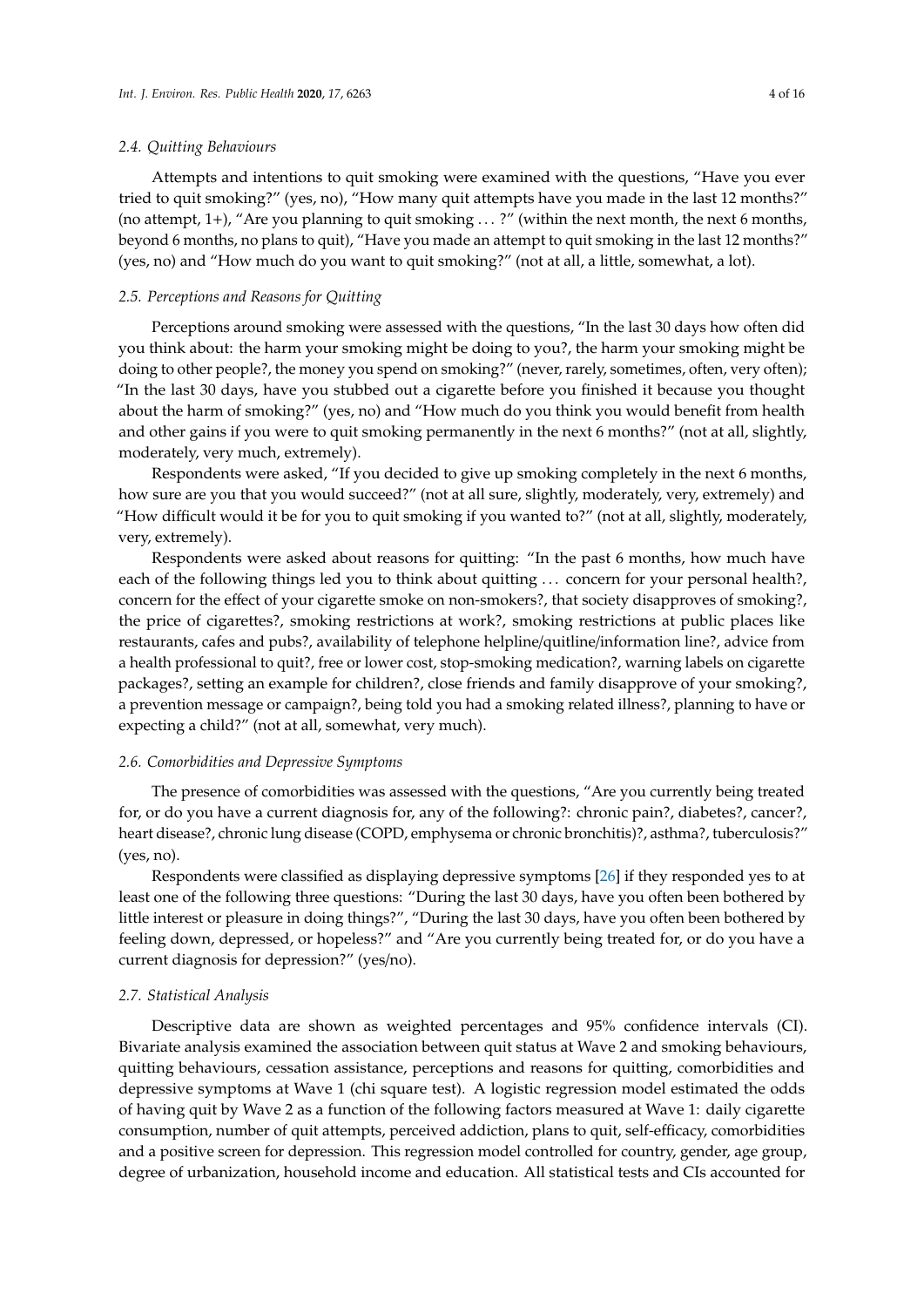the complex sampling design, with sampling region as strata and primary sampling unit as clusters. All *p*-values reported were two-tailed. Bivariate and logistic regression analyses of weighted data was conducted using SAS-callable SUDAAN (Version 11.0.3).

#### **3. Results**

#### *3.1. Quitters' Demographic Characteristics*

The analytic sample consisted of 3195 adult cigarette smokers recruited at Wave 1 and successfully followed up at Wave 2. Within this cohort sample, 415 (13.0%) respondents reported having quit at Wave 2. Specifically, 11.5% of the male and 14.0% of the female respondents at Wave 1 had quit smoking at Wave 2. Having quit smoking at Wave 2 was reported by 16.2% of respondents in Spain, 14.8% in Romania, 13.8% in Greece, 12.0% in Hungary, 10.2% in Poland and 8.3% in Germany. Finally, 13.8% of the residents of urban locations, 13.2% of those with moderate household income and 20.7% of those with high education at Wave 1 were quitters at Wave 2 (Supplementary Table S1). Continuing smokers had similar demographic characteristics as quitters.

#### *3.2. Wave 1 Smoking Behaviours and Quitting in Wave 2*

As presented in Table [1,](#page-4-0) 30.0% of non-daily smokers at Wave 1 quit by Wave 2 compared to 11.5% of daily smokers (*p* < 0.001). Quit rates were higher among FM smokers compared to those using RYO or both (*p* = 0.004) and among those smoking <10 cigarettes per day at Wave 1 (*p* < 0.001). Among those with low HSI and those who did not perceive themselves as addicted at Wave 1, 17.5% and 21.2% quit smoking by Wave 2, respectively ( $p < 0.001$ ). In addition, 14.2% of the quitters had tried to quit in the past and 20.1% had done so within the previous year compared to  $10.4\%$  ( $p = 0.005$ ) and  $10.9\%$ (*p* < 0.001) among non-quitters, respectively. Among those who intended to quit within the next month and desired a lot to quit at Wave 1, 26.9% and 18.4%, respectively, succeeded by Wave 2.

|                                  |            |      | % Quit              |               |  |  |
|----------------------------------|------------|------|---------------------|---------------|--|--|
| <b>Wave 1 Smoking Behaviours</b> | (N Quit)   | $\%$ | $(95\% \text{ CI})$ | $p$ -Value ** |  |  |
| Smoking status                   |            |      |                     |               |  |  |
| Daily smoker                     | (369/3020) | 11.5 | (9.9, 13.3)         | < 0.001       |  |  |
| Non-daily smoker                 | (46/175)   | 31.0 | (21.9, 41.2)        |               |  |  |
| Smokes FM/RYO <sup>*</sup>       |            |      |                     |               |  |  |
| FM only                          | (330/2373) | 13.9 | (11.9, 16.2)        |               |  |  |
| RYO only                         | (59/535)   | 10.3 | (7.8, 13.5)         | 0.004         |  |  |
| <b>Both</b>                      | (26/287)   | 7.2  | (4.2, 11.5)         |               |  |  |
| Cigarettes/day                   |            |      |                     |               |  |  |
| <10                              | (219/1154) | 20.2 | (17.0, 23.7)        |               |  |  |
| $11 - 20$                        | (168/1576) | 10.1 | (8.3, 12.1)         | < 0.001       |  |  |
| $21 - 30$                        | (16/297)   | 3.5  | (1.7, 6.3)          |               |  |  |
| $31+$                            | (12/163)   | 5.3  | (2.3, 10.3)         |               |  |  |
| Heaviness of Smoking Index       |            |      |                     |               |  |  |
| Low $(0-1)$                      | (125/703)  | 17.5 | (14.0, 21.5)        |               |  |  |
| Moderate (2-4)                   | (229/2035) | 10.6 | (9.0, 12.5)         | < 0.001       |  |  |
| High (5–6)                       | (15/272)   | 4.1  | (2.0, 7.1)          |               |  |  |
| Perceived addiction              |            |      |                     |               |  |  |
| Not at all                       | (90/410)   | 21.2 | (16.7, 26.5)        |               |  |  |
| Somewhat                         | (210/1491) | 14.4 | (12.1, 17.1)        | < 0.001       |  |  |
| Very addicted                    | (115/1287) | 7.4  | (5.8, 9.3)          |               |  |  |

<span id="page-4-0"></span>**Table 1.** Smoking behaviour and doctors visit characteristics at Wave 1 among smokers who quit by Wave 2 (2018) (*n* = 3195) of EUREST-PLUS ITC 6 European Country Survey.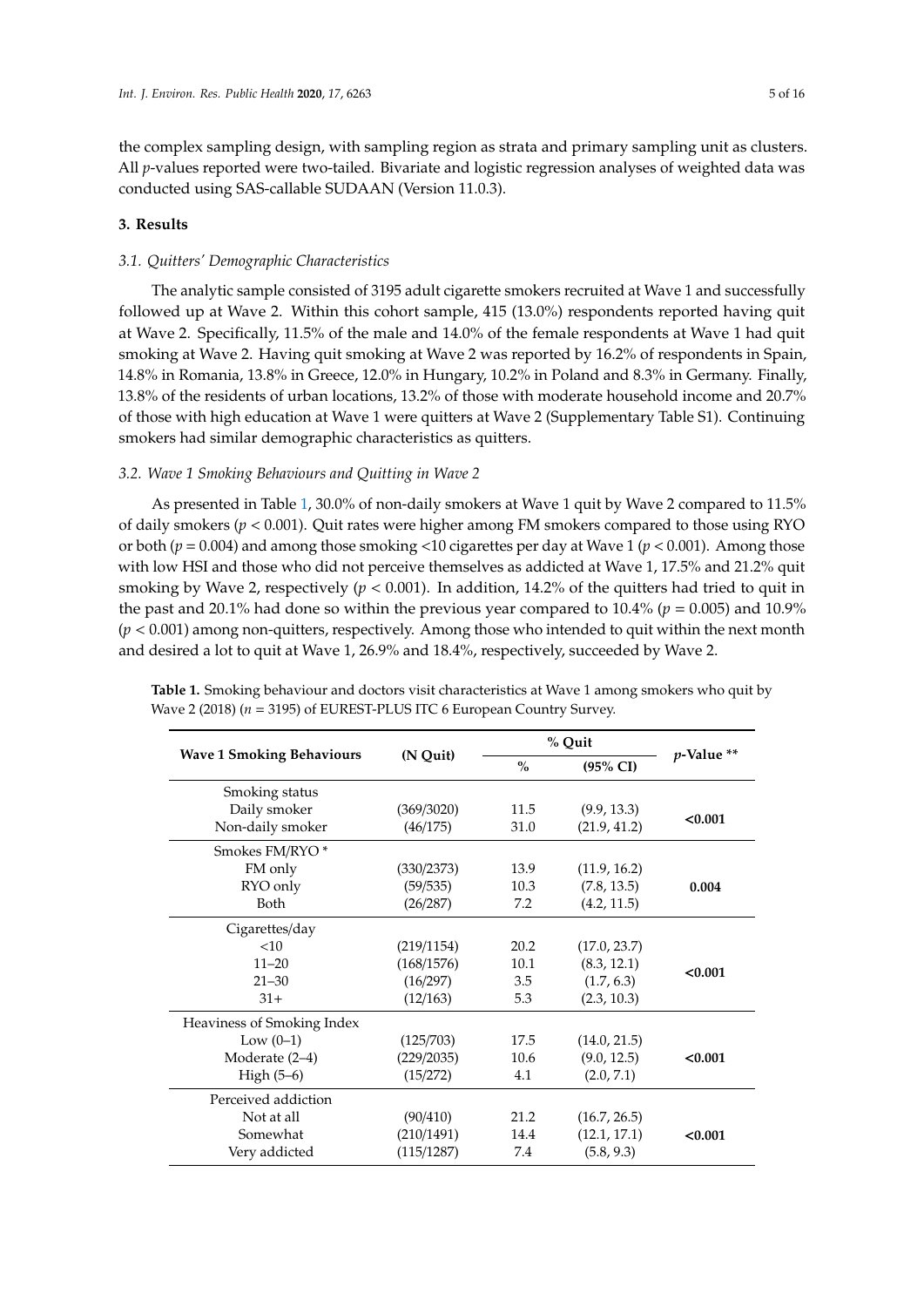|                                  |            |               | % Ouit              |               |  |  |
|----------------------------------|------------|---------------|---------------------|---------------|--|--|
| <b>Wave 1 Smoking Behaviours</b> | (N Quit)   | $\frac{0}{0}$ | $(95\% \text{ CI})$ | $p$ -Value ** |  |  |
| Ever tried to quit smoking       |            |               |                     |               |  |  |
| Never tried to quit              | (143/1344) | 10.4          | (8.4, 12.9)         |               |  |  |
| Ever tried to quit               | (272/1851) | 14.2          | (12.2, 16.5)        | 0.005         |  |  |
| Intentions to quit               |            |               |                     |               |  |  |
| In the next month                | (42/142)   | 26.9          | (18.2, 37.1)        |               |  |  |
| In the next 6 months             | (50/268)   | 16.8          | (11.5, 23.3)        | < 0.001       |  |  |
| Beyond 6 months                  | (131/990)  | 14.0          | (11.4, 16.9)        |               |  |  |
| No plans to quit                 | (192/1795) | 10.2          | (8.3, 12.5)         |               |  |  |
| Desire to quit                   |            |               |                     |               |  |  |
| Not planning to quit             | (192/1795) | 10.2          | (8.3, 12.5)         |               |  |  |
| A little                         | (32/300)   | 11.3          | (6.8, 17.2)         | < 0.001       |  |  |
| Somewhat                         | (85/573)   | 15.7          | (12.3, 19.7)        |               |  |  |
| A lot                            | (105/522)  | 18.4          | (14.5, 22.9)        |               |  |  |
| Attempts to quit in past year    |            |               |                     |               |  |  |
| Did not try                      | (291/2586) | 10.9          | (9.2, 12.8)         |               |  |  |
| Tried                            | (124/609)  | 20.1          | (16.2, 24.7)        | < 0.001       |  |  |

**Table 1.** *Cont.*

\* FM = factory-made cigarettes; RYO = roll-your-own tobacco. \*\* Chi square test. **Bold** = *p* < 0.05.

#### *3.3. Wave 1 Perceptions about Smoking and Quitting in Wave 2*

Table [2](#page-5-0) presents respondents' perceptions about smoking by smoking status at Wave 2. Both quitters and continuing smokers reported thinking about the harm of smoking to themselves sometimes (32.0% vs. 30.7%) or often (20.9% vs. 19.3%), about the harm of smoking to others sometimes (29.8% vs. 28.3%) or never (24.6% vs. 25.2%) and about money spent on smoking sometimes (28.2% vs. 25.1%).

<span id="page-5-0"></span>**Table 2.** Perceptions and reasons for quitting of the cohort sample (*n* = 3195) of EUREST-PLUS ITC 6E Survey at Wave 1 (2016) and quit status at Wave 2 (2018).

| Perceptions and    |     |                  |                                    |     |      |                                  |                |
|--------------------|-----|------------------|------------------------------------|-----|------|----------------------------------|----------------|
| <b>Reasons for</b> |     | Quitters = $415$ |                                    |     |      | <b>Continuing Smokers = 2780</b> | $p$ -Value $*$ |
| Quitting           | n   | $\%$             | (95% CI)                           | n   | $\%$ | $(95\% \text{ CI})$              |                |
|                    |     |                  | Wave 1 Perceptions                 |     |      |                                  |                |
|                    |     |                  | Think about harm of smoking        |     |      |                                  |                |
| Never              | 80  | 21.3             | (16.3, 27.3)                       | 590 | 21.8 | (19.5, 24.4)                     | 0.917          |
| Rarely             | 75  | 17.7             | (13.5, 22.8)                       | 527 | 19.4 | (17.3, 21.7)                     |                |
| Sometimes          | 127 | 32.0             | (26.6, 37.9)                       | 863 | 30.7 | (28.3, 33.2)                     |                |
| Often              | 94  | 20.9             | (16.5, 26.0)                       | 544 | 19.3 | (17.3, 21.4)                     |                |
| Very often         | 39  | 8.2              | (5.2, 12.0)                        | 249 | 8.8  | (7.4, 10.4)                      |                |
|                    |     |                  | Think about harm to others         |     |      |                                  |                |
| Never              | 92  | 24.6             | (18.8, 31.4)                       | 684 | 25.2 | (22.5, 28.1)                     | 0.965          |
| Rarely             | 86  | 22.5             | (17.8, 28.0)                       | 584 | 22.2 | (20.2, 24.4)                     |                |
| Sometimes          | 130 | 29.8             | (24.9, 35.3)                       | 814 | 28.3 | (25.8, 31.0)                     |                |
| Often              | 72  | 15.9             | (12.1, 20.7)                       | 485 | 17.3 | (15.4, 19.3)                     |                |
| Very often         | 34  | 7.1              | (4.5, 10.6)                        | 207 | 7.0  | (5.7, 8.5)                       |                |
|                    |     |                  | Think about money spent on smoking |     |      |                                  |                |
| Never              | 87  | 23.1             | (18.3, 28.8)                       | 462 | 16.9 | (14.6, 19.4)                     | 0.058          |
| Rarely             | 54  | 12.3             | (9.0, 16.5)                        | 348 | 13.7 | (11.9, 15.8)                     |                |
| Sometimes          | 114 | 28.2             | (23.1, 33.9)                       | 717 | 25.1 | (22.9, 27.5)                     |                |
| Often              | 85  | 19.4             | (14.9, 24.9)                       | 696 | 25.7 | (23.5, 28.1)                     |                |
| Very often         | 74  | 17.0             | (12.8, 22.3)                       | 554 | 18.5 | (16.4, 20.9)                     |                |
|                    |     |                  |                                    |     |      |                                  |                |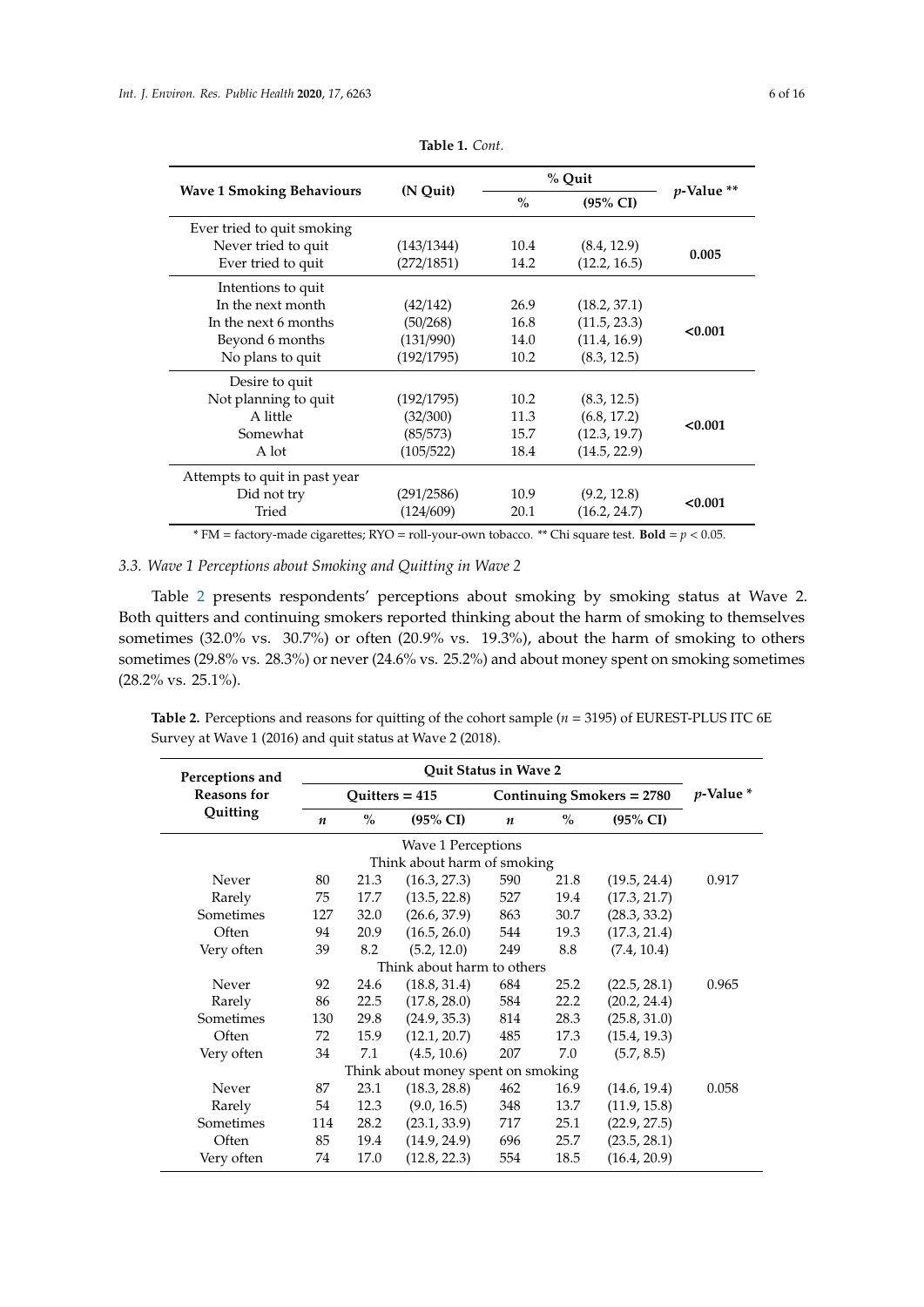| Perceptions and       |     |              |                                                           | Quit Status in Wave 2 |      |                                  |              |
|-----------------------|-----|--------------|-----------------------------------------------------------|-----------------------|------|----------------------------------|--------------|
| <b>Reasons</b> for    |     |              | Quitters = $415$                                          |                       |      | <b>Continuing Smokers = 2780</b> | $p$ -Value * |
| Quitting              | n   | $\%$         | (95% CI)                                                  | n                     | $\%$ | (95% CI)                         |              |
|                       |     |              | Stubbed out cigarette before finishing                    |                       |      |                                  |              |
| Yes                   | 70  | 16.2         | (12.2, 21.1)                                              | 444                   | 16.2 | (13.9, 18.8)                     | 0.982        |
| No                    | 342 | 83.8         | (78.9, 87.8)                                              | 2335                  | 83.8 | (81.2, 86.1)                     |              |
|                       |     |              | Wave 1 reasons for quitting                               |                       |      |                                  |              |
|                       |     |              | Confidence to quit                                        |                       |      |                                  |              |
| Not at all sure       | 90  | 22.4         | (17.6, 28.2)                                              | 932                   | 33.6 | (31.1, 36.3)                     | < 0.001      |
| Slightly sure         | 108 | 27.3         | (22.2, 32.9)                                              | 831                   | 30.5 | (27.9, 33.2)                     |              |
| Moderately sure       | 96  | 24.5         | (19.8, 29.8)                                              | 576                   | 22.0 | (19.9, 24.3)                     |              |
| Very sure             | 65  | 16.3         | (12.7, 20.7)                                              | 235                   | 8.1  | (6.9, 9.4)                       |              |
| <b>Extremely</b> sure | 40  | 9.5          | (6.0, 14.2)                                               | 144                   | 5.8  | (4.6, 7.2)                       |              |
|                       |     |              | Difficulty in quitting                                    |                       |      |                                  |              |
| Not at all difficult  | 53  | 14.1         | (10.4, 19.0)                                              | 174                   | 6.9  | (5.6, 8.4)                       | < 0.001      |
| Slightly difficult    | 99  | 24.6         | (20.6, 29.1)                                              | 473                   | 17.9 | (16.0, 20.0)                     |              |
| Moderately difficult  | 113 | 27.6         | (22.2, 33.7)                                              | 738                   | 26.3 | (24.0, 28.7)                     |              |
| Very difficult        | 94  | 22.7         | (18.1, 28.1)                                              | 838                   | 30.1 | (27.7, 32.5)                     |              |
| Extremely difficult   | 53  | 11.0         | (8.2, 14.6)                                               | 533                   | 18.9 | (16.9, 21.1)                     |              |
|                       |     |              | Reasons for quitting: concern for personal health         |                       |      |                                  |              |
| Not at all            | 94  | 25.4         | (19.7, 32.2)                                              | 701                   | 27.1 | (24.6, 29.8)                     | 0.188        |
| Somewhat              | 177 | 42.3         | (36.4, 48.5)                                              | 1292                  | 46.3 | (43.3, 49.3)                     |              |
| Very much             | 143 | 32.3         | (26.5, 38.7)                                              | 762                   | 26.6 | (24.2, 29.1)                     |              |
|                       |     |              | Reasons for quitting: effect on non-smokers health        |                       |      |                                  |              |
| Not at all            | 174 | 43.7         | (37.1, 50.6)                                              | 1178                  | 44.5 | (41.5, 47.4)                     | 0.754        |
| Somewhat              | 167 | 39.1         | (33.2, 45.3)                                              | 1142                  | 40.0 | (37.3, 42.8)                     |              |
| Very much             | 74  | 17.2         | (13.3, 21.8)                                              | 435                   | 15.5 | (13.6, 17.7)                     |              |
|                       |     |              | Reasons for quitting: society disapproves                 |                       |      |                                  |              |
| Not at all            | 262 | 67.3         | (61.0, 73.0)                                              | 1889                  | 70.1 | (67.0, 73.0)                     | 0.651        |
| Somewhat              | 106 | 24.7         | (19.8, 30.5)                                              | 656                   | 23.1 | (20.6, 25.7)                     |              |
| Very much             | 38  | 7.9          | (5.0, 11.9)                                               | 186                   | 6.9  | (5.7, 8.2)                       |              |
|                       |     |              | Reasons for quitting: price of cigarettes                 |                       |      |                                  |              |
| Not at all            | 115 | 29.7         | (23.6, 36.7)                                              | 781                   | 30.3 | (27.6, 33.2)                     | 0.976        |
| Somewhat              | 153 | 37.7         | (31.7, 44.1)                                              | 1045                  | 37.6 | (34.9, 40.3)                     |              |
| Very much             | 147 | 32.6         | (27.1, 38.7)                                              | 935                   | 32.1 | (29.2, 35.0)                     |              |
|                       |     |              | Reasons for quitting: restrictions at work                |                       | 69.8 |                                  |              |
| Not at all            | 277 | 67.6         | (61.1, 73.6)                                              | 1892                  |      | (66.7, 72.7)                     | 0.779        |
| Somewhat              | 93  | 23.5         | (18.3, 29.7)                                              | 598                   | 21.6 | (19.3, 24.2)                     |              |
| Very much             | 40  | 8.8          | (5.7, 13.0)                                               | 211                   | 8.6  | (7.1, 10.3)                      |              |
| Not at all            | 265 |              | Reasons for quitting: restrictions in public places       | 1819                  | 66.1 |                                  | 0.727        |
| Somewhat              | 107 | 64.8<br>26.7 | (58.2, 70.8)<br>(21.4, 32.8)                              | 699                   | 24.6 | (62.7, 69.3)<br>(21.8, 27.6)     |              |
| Very much             | 41  | 8.5          | (5.4, 12.5)                                               | 238                   | 9.4  | (7.8, 11.2)                      |              |
|                       |     |              | Reasons for quitting: telephone helpline available        |                       |      |                                  |              |
| Not at all            | 319 | 80.5         | (74.8, 85.2)                                              | 2194                  | 80.5 | (77.7, 83.1)                     | 0.998        |
| Somewhat              | 68  | 15.2         | (11.1, 20.6)                                              | 408                   | 15.2 | (13.0, 17.7)                     |              |
| Very much             | 19  | 4.2          | (2.0, 7.7)                                                | 117                   | 4.3  | (3.3, 5.5)                       |              |
|                       |     |              | Reasons for quitting: advice from health professional     |                       |      |                                  |              |
| Not at all            | 230 | 59.1         | (52.6, 65.2)                                              | 1694                  | 62.7 | (59.6, 65.6)                     | 0.253        |
| Somewhat              | 132 | 30.9         | (25.6, 36.8)                                              | 734                   | 26.5 | (24.0, 29.0)                     |              |
| Very much             | 48  | 10.0         | (6.6, 14.3)                                               | 310                   | 10.9 | (9.4, 12.6)                      |              |
|                       |     |              | Reasons for quitting: affordable stop-smoking medications |                       |      |                                  |              |
| Not at all            | 297 | 78.0         | (72.7, 82.5)                                              | 1895                  | 71.6 | (68.7, 74.4)                     | 0.033        |
| Somewhat              | 60  | 13.1         | (9.8, 17.2)                                               | 460                   | 18.3 | (16.0, 20.9)                     |              |
| Very much             | 38  | 8.9          | (6.0, 12.8)                                               | 285                   | 10.0 | (8.6, 11.6)                      |              |
|                       |     |              |                                                           |                       |      |                                  |              |

**Table 2.** *Cont.*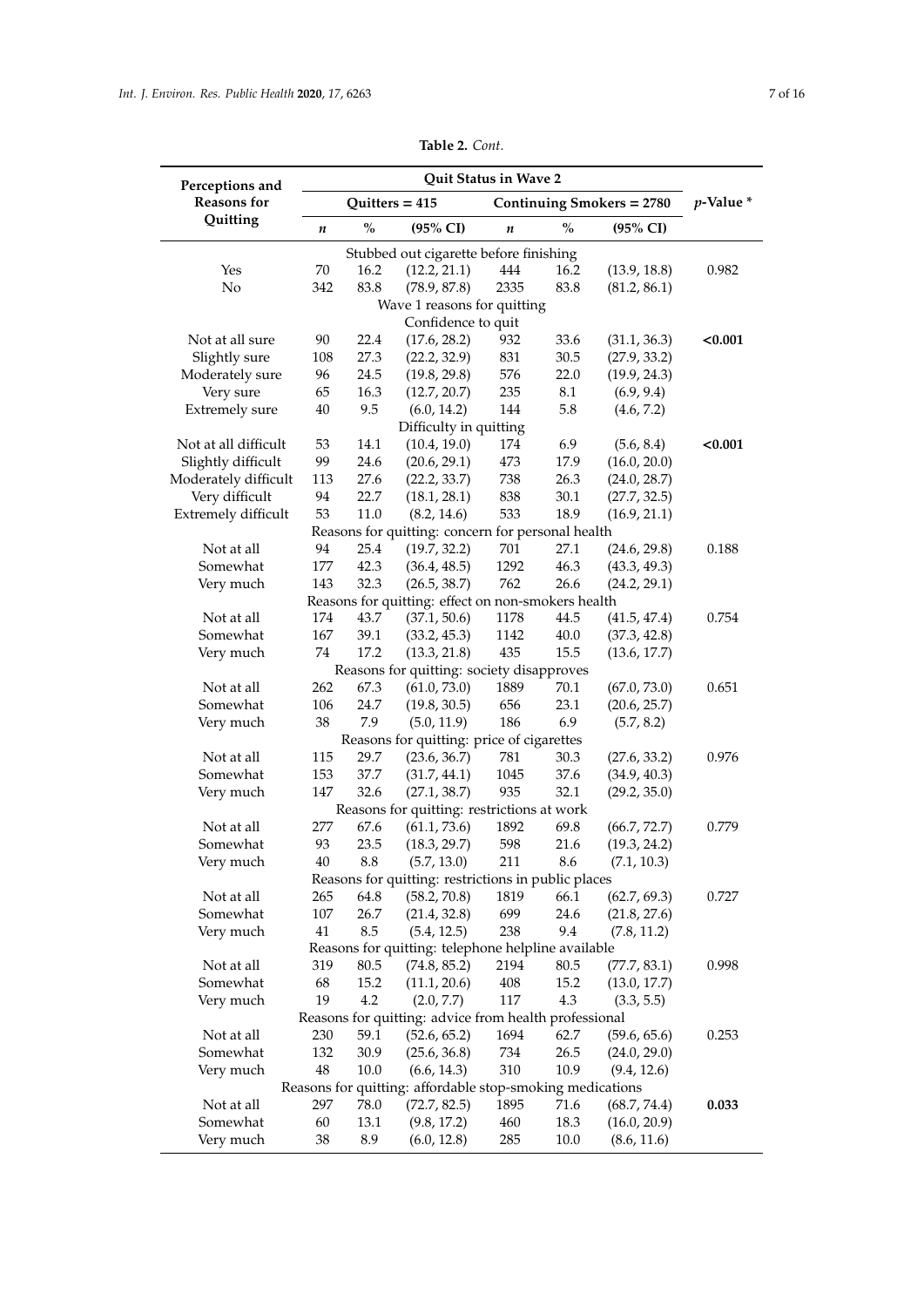| Perceptions and    | Quit Status in Wave 2 |                  |                                                     |                  |      |                                  |              |
|--------------------|-----------------------|------------------|-----------------------------------------------------|------------------|------|----------------------------------|--------------|
| <b>Reasons for</b> |                       | $Quitters = 415$ |                                                     |                  |      | <b>Continuing Smokers = 2780</b> | $p$ -Value * |
| Quitting           | $\boldsymbol{n}$      | $\%$             | (95% CI)                                            | $\boldsymbol{n}$ | $\%$ | (95% CI)                         |              |
|                    |                       |                  | Reasons for quitting: labels on cigarette packages  |                  |      |                                  |              |
| Not at all         | 265                   | 67.5             | (61.0, 73.4)                                        | 1926             | 70.3 | (67.2, 73.3)                     | 0.348        |
| Somewhat           | 106                   | 23.8             | (19.0, 29.4)                                        | 648              | 23.6 | (20.9, 26.5)                     |              |
| Very much          | 42                    | 8.7              | (5.6, 12.7)                                         | 174              | 6.1  | (4.9, 7.6)                       |              |
|                    |                       |                  | Reasons for quitting: example for children          |                  |      |                                  |              |
| Not at all         | 171                   | 42.6             | (36.1, 49.4)                                        | 1150             | 43.5 | (40.4, 46.6)                     | 0.710        |
| Somewhat           | 126                   | 31.3             | (25.7, 37.5)                                        | 913              | 32.7 | (30.0, 35.6)                     |              |
| Very much          | 116                   | 26.1             | (20.9, 32.0)                                        | 660              | 23.8 | (21.5, 26.3)                     |              |
|                    |                       |                  | Reasons for quitting: friends and family disapprove |                  |      |                                  |              |
| Not at all         | 228                   | 59.0             | (52.4, 65.3)                                        | 1710             | 62.6 | (59.4, 65.6)                     | 0.505        |
| Somewhat           | 130                   | 29.3             | (23.6, 35.6)                                        | 757              | 27.1 | (24.6, 29.7)                     |              |
| Very much          | 56                    | 11.7             | (8.9, 15.4)                                         | 273              | 10.4 | (8.9, 12.1)                      |              |
|                    |                       |                  | Reasons for quitting: prevention message campaign   |                  |      |                                  |              |
| Not at all         | 296                   | 75.2             | (69.2, 80.4)                                        | 2044             | 74.4 | (71.3, 77.2)                     | 0.873        |
| Somewhat           | 90                    | 19.8             | (15.1, 25.6)                                        | 535              | 20.0 | (17.6, 22.7)                     |              |
| Very much          | 27                    | 5.0              | (3.1, 7.6)                                          | 153              | 5.6  | (4.4, 7.1)                       |              |
|                    |                       |                  | Reasons for quitting: have smoking related illness  |                  |      |                                  |              |
| Not at all         | 221                   | 54.4             | (47.7, 60.9)                                        | 1499             | 56.8 | (53.6, 60.0)                     | 0.677        |
| Somewhat           | 97                    | 23.2             | (18.3, 28.9)                                        | 650              | 22.9 | (20.4, 25.5)                     |              |
| Very much          | 96                    | 22.5             | (18.1, 27.6)                                        | 569              | 20.3 | (18.0, 22.8)                     |              |
|                    |                       |                  | Reasons for quitting: planning to have a child      |                  |      |                                  |              |
| Not at all         | 277                   | 67.0             | (61.1, 72.5)                                        | 1911             | 71.1 | (68.2, 73.9)                     | 0.334        |
| Somewhat           | 73                    | 17.7             | (13.5, 22.9)                                        | 418              | 16.7 | (14.4, 19.2)                     |              |
| Very much          | 58                    | 15.2             | (11.4, 20.2)                                        | 324              | 12.2 | (10.5, 14.2)                     |              |
|                    |                       |                  | How much benefit if you quit smoking                |                  |      |                                  |              |
| Not at all         | 29                    | 8.3              | (5.1, 12.8)                                         | 272              | 10.6 | (9.0, 12.6)                      | 0.535        |
| Slightly           | 73                    | 17.4             | (13.3, 22.5)                                        | 515              | 19.3 | (17.2, 21.7)                     |              |
| Moderately         | 120                   | 30.9             | (25.0, 37.5)                                        | 857              | 31.3 | (28.7, 33.9)                     |              |
| Very much          | 135                   | 30.4             | (24.9, 36.5)                                        | 782              | 28.4 | (25.8, 31.2)                     |              |
| Extremely          | 47                    | 13.0             | (8.9, 18.1)                                         | 285              | 10.3 | (8.6, 12.4)                      |              |

**Table 2.** *Cont.*

*\* Chi square test.* **Bold** = *p* < 0.05. Wave 1 Reasons for Quitting and Status in Wave 2.

Table [2](#page-5-0) also depicts reasons for quitting at Wave 1 by smoking status at Wave 2. A greater percentage of those who had quit smoking by Wave 2 reported being very/extremely sure that they could quit at Wave 1 compared to continuing smokers  $(25.8\% \text{ vs. } 13.9\%$ , respectively;  $p < 0.001$ ). Continuing smokers had also perceived quitting as something very/extremely difficult at Wave 1 compared to quitters (49.0% vs. 33.7%, *p* < 0.001).

Concerns for personal health, price of cigarettes, being a good example for children and having a smoking related illness are among the reasons which were considered as the most important for quitting at Wave 1, with little difference according to quit status at Wave 2. Reasons such as the effect on non-smokers' health, advice from a healthcare professional and friends and family's disapproval were considered as somewhat important reasons for quitting for almost a quarter of respondents. However, reasons such as societal disapproval, restrictions at work and at public places, helpline availability, affordability of stop-smoking medications, labels on cigarette packages, prevention messages/campaigns and plans to have a child were considered not at all important. Finally, only around one in ten respondents had indicated that they would not benefit at all if they quit smoking, with no statistically significant difference when contrasted with quit status at Wave 2.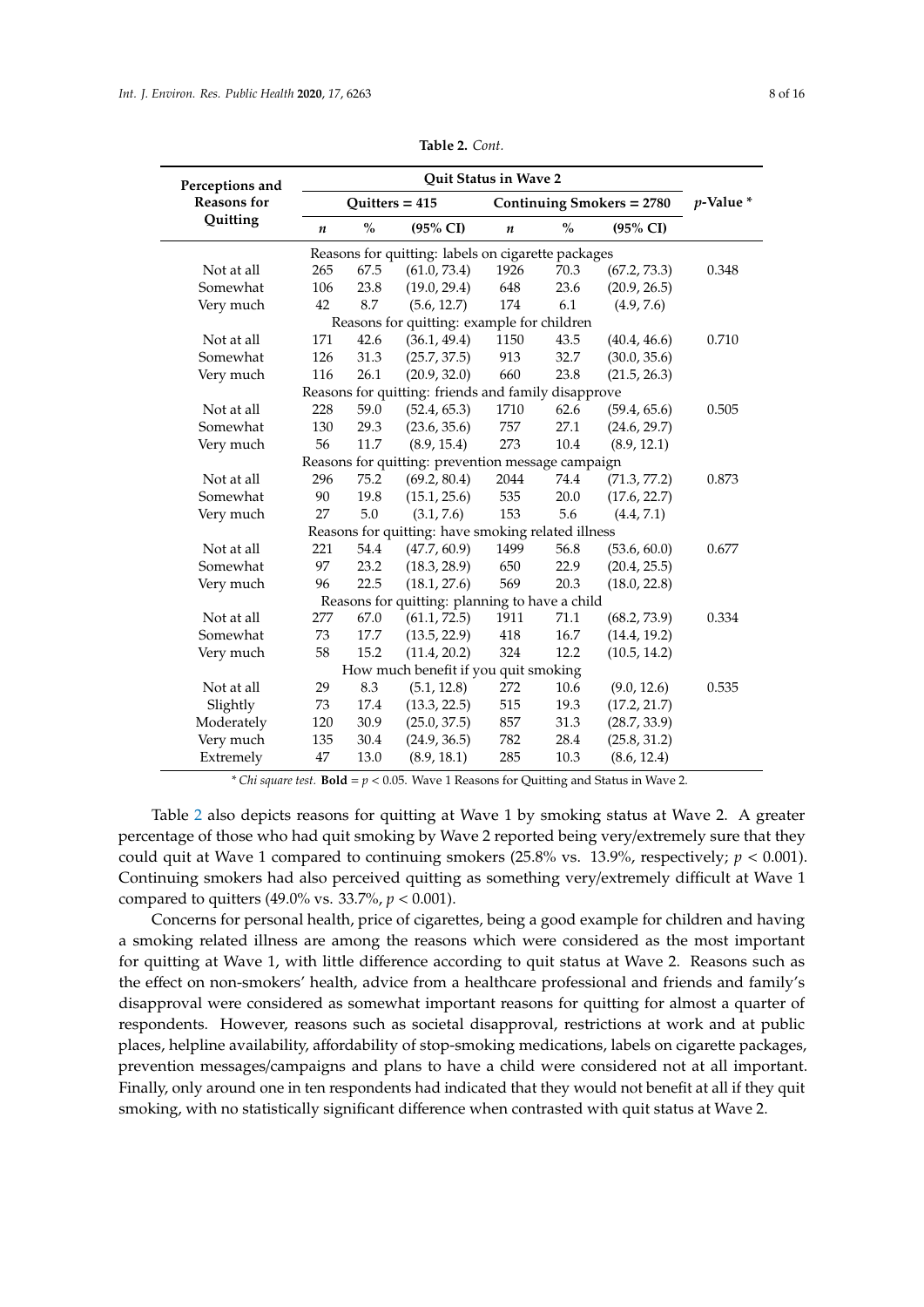## *3.4. Factors Associated with Being a Quitter during Wave 2*

Table [3](#page-8-0) presents the Wave 1 factors associated with having quit smoking by Wave 2. Living in Greece (odds ratio (OR) 2.35; 95% CI 1.23–4.48), Hungary (OR 2.16; 95% CI 1.12–4.17) or Spain (OR 2.41; 95% CI 1.29–4.49) was associated with higher odds of quitting smoking during Wave 2 compared to living in Germany. Respondents with moderate (OR 1.46; 95% CI 1.05–2.03) or high education (OR 2.16; 95% CI 1.42–3.29) were more likely to be quitters during Wave 2 than those with low education. Daily cigarette consumption (11–20 cigarettes/day vs. ≤10 cigarettes/day: OR 0.64; 95% CI 0.47–0.86; 21+ cigarettes/day vs. ≤10 cigarettes/day: OR 0.30; 95% CI 0.18–0.50) was negatively associated with quitting smoking during Wave 2 while at least one past quit attempt was positively associated with being a quitter (OR 1.58; 95% CI 1.15–2.18). Lower level of perceived addiction (OR 2.04; 95% CI 1.34–3.11) as well as making plans for quitting within the next month (OR 1.90; 95% CI 1.13–3.20) were also associated with higher odds of being a quitter in Wave 2. Finally, the presence of a smoking related comorbidity predicted quitting (OR 1.59; 95% CI 1.07–2.35).

|                      |                         | Quitter at Wave 2 |            |
|----------------------|-------------------------|-------------------|------------|
| <b>Effect</b>        | <b>OR</b>               | 95% CI            | $p$ -Value |
|                      | Country                 |                   |            |
| Germany              | 1.00                    |                   |            |
| Greece               | 2.35                    | (1.23, 4.48)      | 0.010      |
| Hungary              | 2.16                    | (1.12, 4.17)      | 0.021      |
| Poland               | 1.29                    | (0.69, 2.44)      | 0.427      |
| Romania              | 1.89                    | (0.99, 3.60)      | 0.055      |
| Spain                | 2.41                    | (1.29, 4.49)      | 0.006      |
|                      | Gender                  |                   |            |
| Male                 | 1.00                    |                   |            |
| Female               | 1.08                    | (0.86, 1.37)      | 0.491      |
|                      | Age group               |                   |            |
| $18 - 24$            | 1.00                    |                   |            |
| $25 - 39$            | 0.89                    | (0.54, 1.45)      | 0.642      |
| $40 - 54$            | 1.03                    | (0.61, 1.75)      | 0.901      |
| $55+$                | 1.11                    | (0.67, 1.82)      | 0.683      |
|                      | Area of living          |                   |            |
| Urban                | 1.00                    |                   |            |
| Intermediate         | 0.89                    | (0.63, 1.26)      | 0.512      |
| Rural                | 0.98                    | (0.62, 1.55)      | 0.925      |
|                      | Household income        |                   |            |
| Low                  | 1.00                    |                   |            |
| Moderate             | 1.19                    | (0.80, 1.78)      | 0.381      |
| High                 | 1.06                    | (0.65, 1.72)      | 0.822      |
| Not reported         | 1.06                    | (0.64, 1.75)      | 0.817      |
|                      | Level of education      |                   |            |
| Low                  | 1.00                    |                   |            |
| Moderate             | 1.46                    | (1.05, 2.03)      | 0.024      |
| High                 | 2.16                    | (1.42, 3.29)      | < 0.001    |
|                      | Cigarettes per day      |                   |            |
| <10                  | 1.00                    |                   |            |
| $11 - 20$            | 0.64                    | (0.47, 0.86)      | 0.003      |
| $21+$                | 0.30                    | (0.18, 0.50)      | < 0.001    |
|                      | Number of quit attempts |                   |            |
| No attempts to quit  | 1.00                    |                   |            |
| At least one attempt | 1.58                    | (1.15, 2.18)      | 0.005      |

<span id="page-8-0"></span>**Table 3.** Wave 1 factors associated with being a quitter at Wave 2 of the cohort sample (*n* = 3100) of EUREST-PLUS ITC 6E Surveys.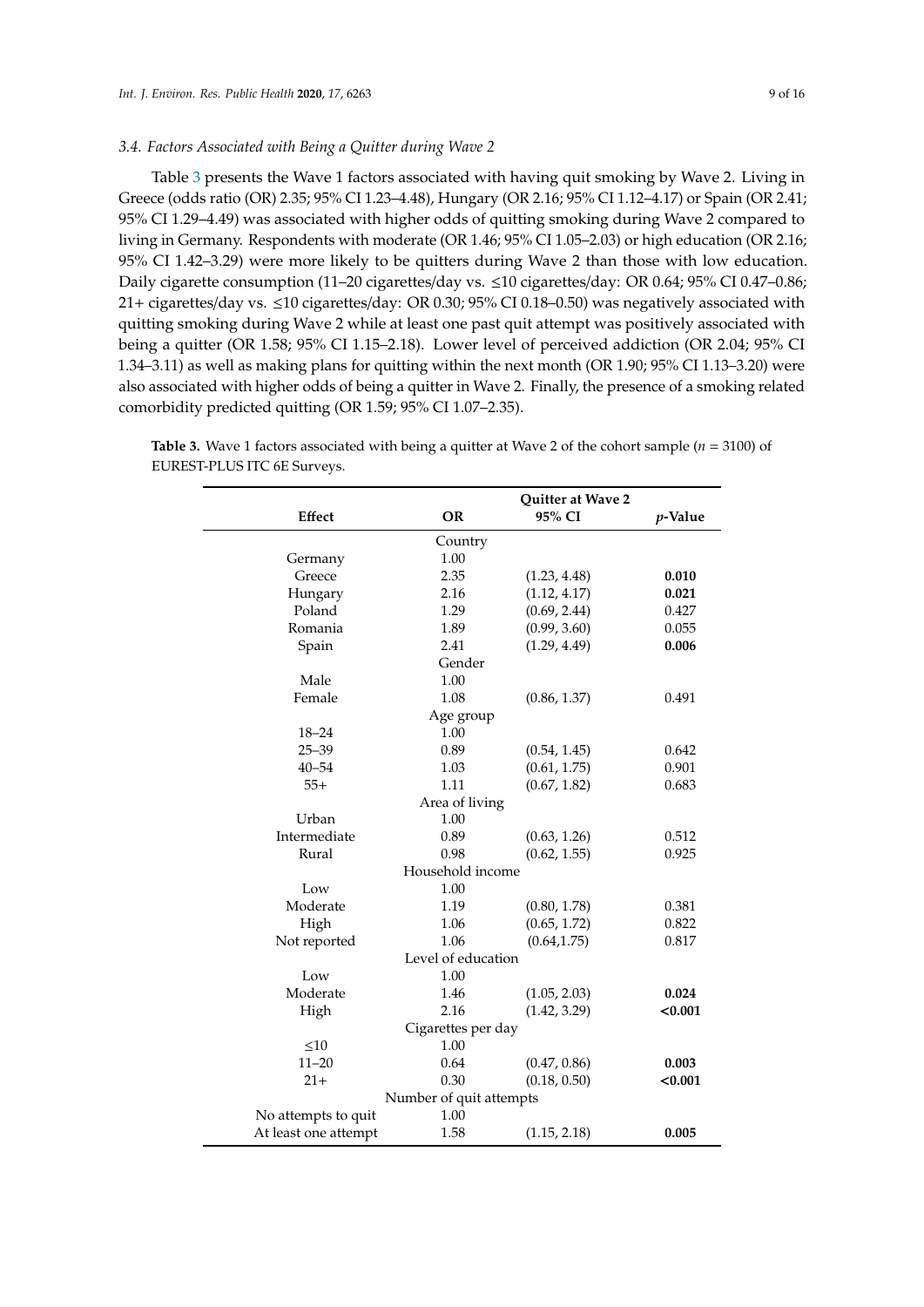| Effect                              | OR                         | <b>Quitter at Wave 2</b><br>95% CI | <i>p</i> -Value |
|-------------------------------------|----------------------------|------------------------------------|-----------------|
|                                     | Perceived addiction level  |                                    |                 |
| Very addicted                       | 1.00                       |                                    |                 |
| Somewhat addicted                   | 1.63                       | (1.18, 2.25)                       | 0.003           |
| Not at all                          | 2.04                       | (1.34, 3.11)                       | 0.001           |
|                                     | Plans to quit              |                                    |                 |
| No plans to quit                    | 1.00                       |                                    |                 |
| Sometime in the future              | 1.28                       | (0.94, 1.72)                       | 0.111           |
| In the next month                   | 1.90                       | (1.13, 3.20)                       | 0.016           |
|                                     | Self-efficacy              |                                    |                 |
| Not at all/slightly/moderately sure | 1.00                       |                                    |                 |
| Very/extremely sure can quit        | 1.36                       | (0.99, 1.87)                       | 0.058           |
|                                     | Comorbidities <sup>*</sup> |                                    |                 |
| No                                  | 1.00                       |                                    |                 |
| Yes                                 | 1.59                       | (1.07, 2.35)                       | 0.021           |
|                                     |                            | Positive screen for depression     |                 |
| No                                  | 1.00                       |                                    |                 |
| Yes                                 | 0.88                       | (0.63, 1.23)                       | 0.455           |
|                                     |                            |                                    |                 |

**Table 3.** *Cont.*

\* Comorbidities = Are you currently being treated for or do you have a current diagnosis for any of the following? (chronic pain, diabetes, cancer, heart disease, chronic lung disease (COPD, emphysema or chronic bronchitis), asthma, tuberculosis). **Bold** =  $p < 0.05$ .

#### **4. Discussion**

This is the first cohort study of adult smokers from multiple EU countries exploring quitting behaviours, motivation to quit, reasons and perceptions about quitting and implemented policies as well as factors (reported before TPD implementation) associated with post-TPD quit status. Moderate or high education, consumption of <10 cigarettes per day, lower perceived addiction, at least one past quit attempt, planning to quit and the presence of a smoking related comorbidity were identified as predictors of being a quitter at Wave 2. Among reasons to quit smoking, policy aspects such as restrictions at work, restrictions at public places, labels on cigarette packages and prevention messages/campaigns as well as helpline availability and affordability of stop-smoking medications were generally not considered as important. However, perceived harm of smoking to their health or others, being a good example for children, having a smoking related illness and money spent on smoking were reported as important factors for quitting.

Consistent with our findings, previous studies have shown that the level of confidence in succeeding to quit is an important factor, also indicative of the success [\[27](#page-13-5)[,28\]](#page-13-6). Quitters at Wave 2 also planned to quit at Wave 1, although levels of desire to quit were low. The existing evidence supports the role of motivation and desire in smoking cessation. However, these factors may be predictors of attempting to quit but not of maintaining abstinence [\[29](#page-13-7)[–32\]](#page-13-8). This indicates that motivation may be important as a first step in the quit attempt process, but other factors could contribute to quit success. How different aspects of the motivational system influence behaviour and maintenance should be investigated in future research. Healthcare professionals' support in boosting patients' confidence in successful quitting could be incorporated into clinical practice along with information on the efficacy of pharmacotherapy and behavioural advice and enhance smokers' chances of succeeding.

Our analysis also showed that higher education and household income are associated with quitting, which aligns with previous research [\[33](#page-13-9)[–35\]](#page-13-10). In addition, our findings concerning lighter smoking and low levels of perceived addiction among those who quit [\[36–](#page-13-11)[38\]](#page-14-0) as well as the presence of a disease [\[10](#page-12-8)[,27](#page-13-5)[,39\]](#page-14-1) or health concerns about smoking [\[10](#page-12-8)[,40](#page-14-2)[,41\]](#page-14-3) are consistent with the literature. Others have found that suffering from a chronic disease or multiple comorbidities caused or worsened by smoking do not always lead to cessation [\[42\]](#page-14-4), which was true for some of our study's respondents. This may be explained by the fact that a successful attempt is associated with the level of nicotine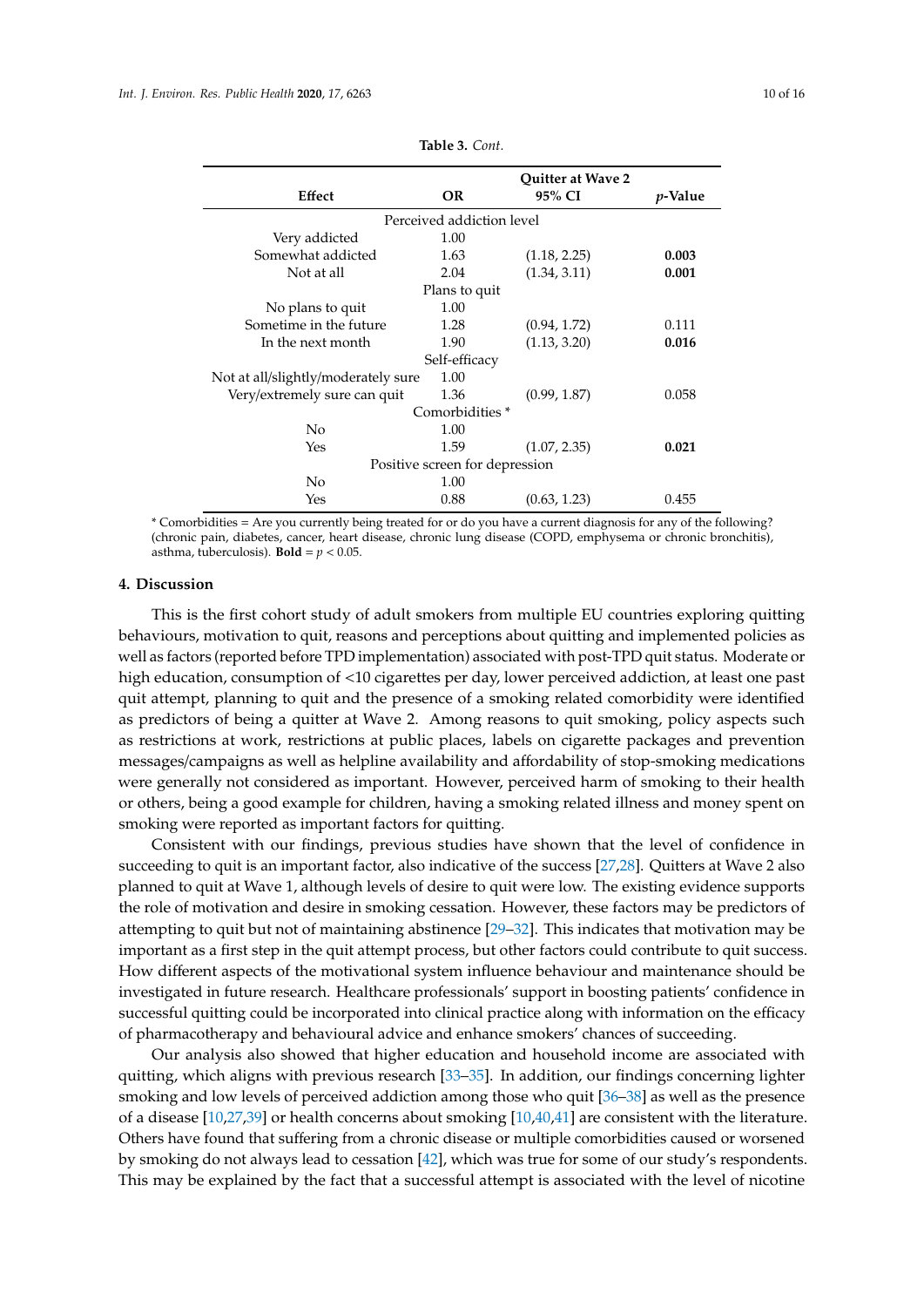dependence [\[43\]](#page-14-5), which is often higher in smokers with chronic diseases [\[44](#page-14-6)[,45\]](#page-14-7) and with the intensity of the medical support for smoking cessation provided [\[45\]](#page-14-7).

Money spent on smoking was generally reported as an important reason for quitting, which again highlights that price increases and taxes on tobacco products are very effective tobacco control measures [\[46,](#page-14-8)[47\]](#page-14-9). This might partly explain why somewhat more FM cigarette smokers quit between Waves 1 and 2 compared to RYO and users of both. Recent increases in FM cigarette prices in Europe have been associated with increased use of RYO, which is a cheaper form of tobacco [\[48](#page-14-10)[–50\]](#page-14-11).

Helpline availability and affordable stop-smoking medications were also not perceived as important reasons for quitting. These are both effective strategies to support cessation but smokers may be unaware of the effectiveness of smoking cessation treatment, underestimate their benefits [\[51\]](#page-14-12) or hesitate to use such services, as in many European countries, they are not reimbursed [\[52,](#page-14-13)[53\]](#page-14-14). As a result, use of evidence-based smoking cessation treatment and cessation aids in general is suboptimal in Europe [\[13](#page-12-11)[,54–](#page-14-15)[56\]](#page-15-0). Increased funding for smoking cessation services and aids especially for high risk populations (e.g., those with chronic diseases, severe mental illness, addiction HIV, Tuberculosis, as well as pregnant women) and building on the capacity of healthcare professionals to provide tobacco treatment services, (e.g., by offering hands-on training or digital training [\[57,](#page-15-1)[58\]](#page-15-2)) could improve the smoking cessation landscape in Europe.

While not reported as key factors for quitting among the respondents in our study, there is clear evidence that tobacco control policies, such as smoking restrictions at work or in public places and warning labels on cigarette packages, contribute to smoking cessation and reduce smoking prevalence [\[10](#page-12-8)[,14,](#page-12-12)[47\]](#page-14-9). Romania, Poland, Spain and Germany scored low or dropped on the Tobacco Control Scale ranking since 2016 [\[59\]](#page-15-3), while the TPD had not been fully implemented in all EU countries by 2016, [\[60\]](#page-15-4) when we conducted Wave 1 data collection. For example, only Hungary, Romania and Spain had pictorial warnings on the back side of the packages and the implementation of smoke-free legislation was poor in Greece, Poland and Germany [\[61\]](#page-15-5). Thus, the perceptions regarding smoking restrictions at work or in public places may simply reflect relatively poor implementation at the time of data collection in the countries assessed. Such differences between countries may partly explain the variation in the proportion of smokers who reported quitting between Wave 1 and Wave 2. Greece, for instance, implemented new tobacco control measures during the study period, improving its position in the Tobacco Control Scale, whereas Poland dropped from the 15th to the 23rd place in the same scale from 2016 to 2019 [\[59,](#page-15-3)[61\]](#page-15-5).

Overall, our findings regarding the reasons and predictors of quitting in Europe such as concerns for personal health [\[10,](#page-12-8)[62\]](#page-15-6), price of cigarettes, smoking related illness, advice from a healthcare professional, family disapproval, [\[10\]](#page-12-8), being a good example for their children [\[63\]](#page-15-7) and the effects of smoking on others [\[11\]](#page-12-9) are aligned with previous European studies. This shows that reasons influencing decisions about quitting may be shared among European countries. European policy and the revised version of TPD could emphasise the factors related to the health risks of smoking and benefits of smoking cessation for oneself and others which seem to influence smokers decisions—for instance, through health warnings and/or campaigns and other policies along with other characteristics such as flavours, which have been found to influence smoking and cessation characteristics of the users [\[64\]](#page-15-8).

#### *Study Strengths and Limitations*

Although results regarding quitting and cessation behaviours from both waves of the EUREST-PLUS Europe Surveys have been published [\[52](#page-14-13)[,64](#page-15-8)[–66\]](#page-15-9), this study is the first to present cohort data on predictors, motivation, reasons and perceptions for quitting. In addition, this study examined an extensive number of measures and used validated tools. However, the comparably high rate of smokers who were lost to follow up (45%) is an important limitation as differential attrition may have introduced bias. While there were some slight differences between retained vs. lost respondents, these differences were generally small. For instance, given that we did not find significant differences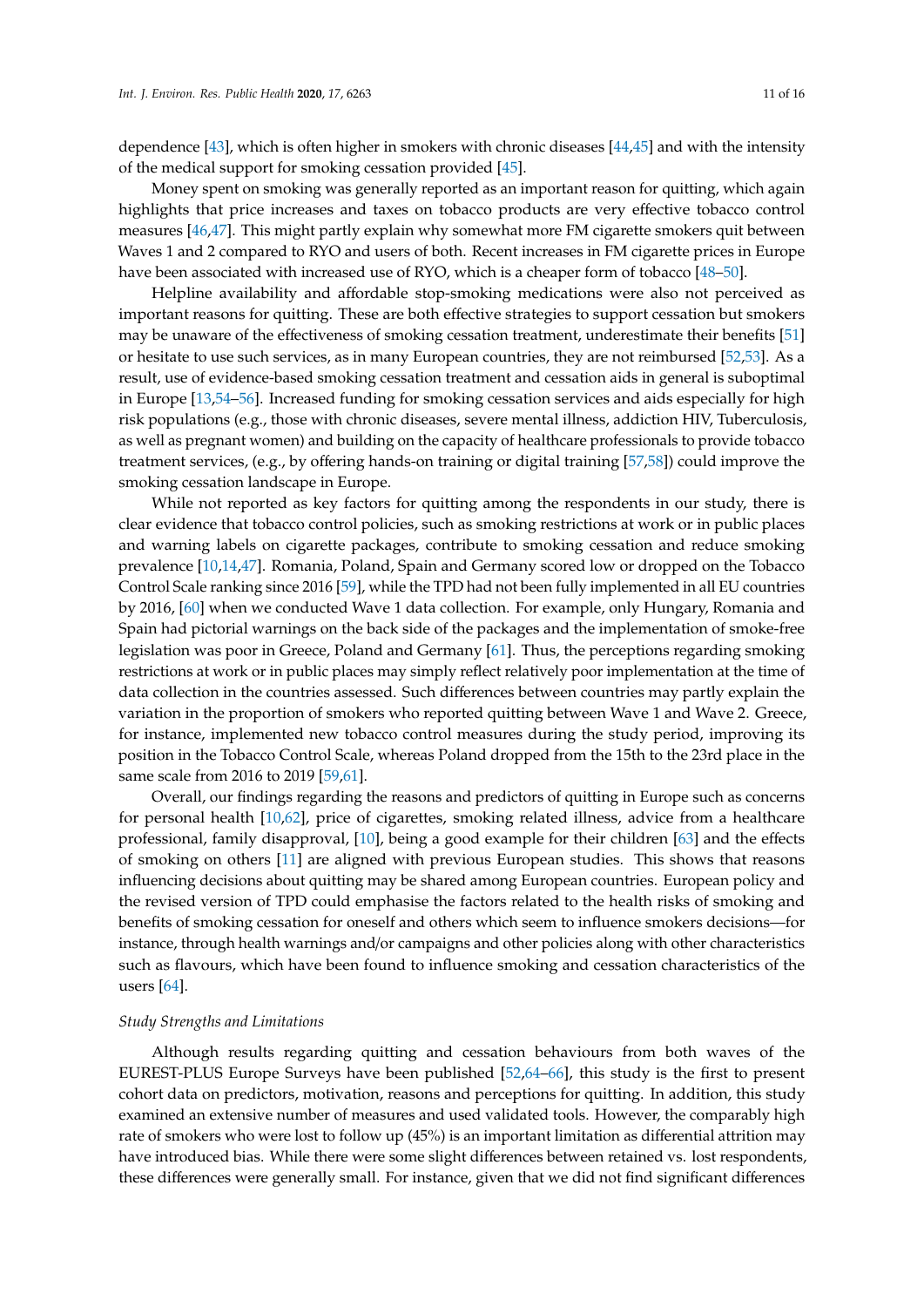in intentions to quit smoking at Wave 1 (retained vs. lost respondents), associations with successful cessation by Wave 2 might not be biased [\[67\]](#page-15-10). Additionally, our analysis was based on self-reported data, which may be subject to information bias (e.g., social desirability bias). We assessed multiple variables and thus conducted multiple comparisons. Although this carries the risk of finding statistically significant differences by chance, most of the differences detected were significant at the 0.001 level, which increases our confidence in the findings. Perceptions, reasons and motivation may also change over time. Given the fact that we assessed Wave 1 in 2016, some respondents may have lost or found motivation, perceptions and reasons to quit may have changed, with the implementation of TPD measures possibly having contributed to this change. In addition, there may be differences between countries in how people respond to questions about perceptions and motivation. Finally, quitting was self-reported and defined as 30-day abstinence; we cannot verify that respondents remained abstinent from smoking.

#### **5. Conclusions**

This study is the first to present results from the largest cross-national cohort sample of smokers in Europe, examining the predictors of quitting, motivation, reasons and perceptions about quitting among smokers from multiple EU MS, from 2016 to 2018. Perceptions of the personal and social impact of smoking were considered more important than typical tobacco control policies at the time of the study when the European landscape of tobacco control policies was changing. Although perceptions do not necessarily reflect the actual effectiveness of various policies, these findings can inform future tobacco control policies in Europe—for example, when designing warning labels or public campaigns. They can also be incorporated into the revision of the TPD to enhance and strengthen existing policies that appeal to smokers' concerns and motivations to quit.

**Supplementary Materials:** The following are available online at http://[www.mdpi.com](http://www.mdpi.com/1660-4601/17/17/6263/s1)/1660-4601/17/17/6263/s1, Table S1: Demographic characteristics at Wave 1 among smokers who were quit by Wave 2 (2018), (*n* = 3195), of EUREST-PLUS ITC 6E Survey.

**Author Contributions:** Conceptualization, C.G., C.N.K. and A.H.; Data curation, P.D.; Formal analysis, P.D.; Funding acquisition, U.M., K.P., E.F., A.C.T., T.D., G.T.F. and C.I.V.; Methodology, P.D. and G.T.F.; Project administration, C.N.K.; Resources, G.T.F.; Supervision, F.T.F. and C.I.V.; Writing—original draft, C.G., F.T.F. and C.N.K.; Writing—review & editing, C.G., F.T.F., C.N.K., P.D., A.H., U.M., S.P., E.A.M., P.A.K., K.P., E.F., A.C.T., T.D., G.T.F. and C.I.V. All authors have read and agreed to the published version of the manuscript.

**Funding:** The EUREST-PLUS project has received funding from the European Union's Horizon 2020 research and innovation programme under grant agreement no. 681109 (CIV) and the University of Waterloo (GTF). Additional support was provided to the University of Waterloo by a foundation grant from the Canadian Institutes of Health Research (FDN-148477). GTF was supported by a Senior Investigator Grant from the Ontario Institute for Cancer Research. EF is partly supported by Ministry of Universities and Research, Government of Catalonia (2017SGR319) and by the Instituto Carlos III and co-funded by the European Regional Development Fund (FEDER) (INT16/00211 and INT17/00103), Government of Spain. EF thanks CERCA Programme Generalitat de Catalunya for the institutional support to IDIBELL. CG was supported by the ERS Short-Term Research Fellowship program.

**Acknowledgments:** EUREST-PLUS Consortium Members. European Network on Smoking and Tobacco Prevention (ENSP), Belgium: Constantine I. Vardavas, Andrea Glahn, Christina N. Kyriakos, Dominick Nguyen, Katerina Nikitara, Cornel Radu-Loghin, Polina Starchenko. University of Crete (UOC), Greece: Aristidis Tsatsakis, Charis Girvalaki, Chryssi Igoumenaki, Sophia Papadakis, Aikaterini Papathanasaki, ManolisTzatzarakis, Alexander I. Vardavas. Kantar Public, Belgium: Nicolas Bécuwe, Lavinia Deaconu, Sophie Goudet, Christopher Hanley, Oscar Rivière. Smoking or Health Hungarian Foundation (SHHF), Hungary: Tibor Demjén, Judit Kiss, Anna Piroska Kovacs. Tobacco Control Unit, Catalan Institute of Oncology (ICO) and Bellvitge Biomedical Research Institute (IDIBELL), Catalonia: Esteve Fernández, Yolanda Castellano, Marcela Fu, Sarah O. Nogueira, Olena Tigova. Kings College London (KCL), United Kingdom: Ann McNeill, Katherine East, Sara C. Hitchman. Cancer Prevention Unit and WHO Collaborating Centre for Tobacco Control, German Cancer Research Center (DKFZ), Germany: Ute Mons, Sarah Kahnert. National and Kapodistrian University of Athens (UoA), Greece: Yannis Tountas, Panagiotis Behrakis, Filippos T. Filippidis, Christina Gratziou, Paraskevi Katsaounou, Theodosia Peleki, Ioanna Petroulia, Chara Tzavara. Aer Pur Romania, Romania: Antigona Carmen Trofor, Marius Eremia, Lucia Lotrean, Florin Mihaltan. European Respiratory Society (ERS), Switzerland: Gernot Rohde, Tamaki Asano, Claudia Cichon, Amy Far, Céline Genton, Melanie Jessner, Linnea Hedman, Christer Janson, Ann Lindberg, Beth Maguire, Sofia Ravara, Valérie Vaccaro, Brian Ward. Maastricht University, the Netherlands: Marc Willemsen, Hein de Vries, Karin Hummel, Gera E. Nagelhout. Health Promotion Foundation (HPF), Poland: Witold A.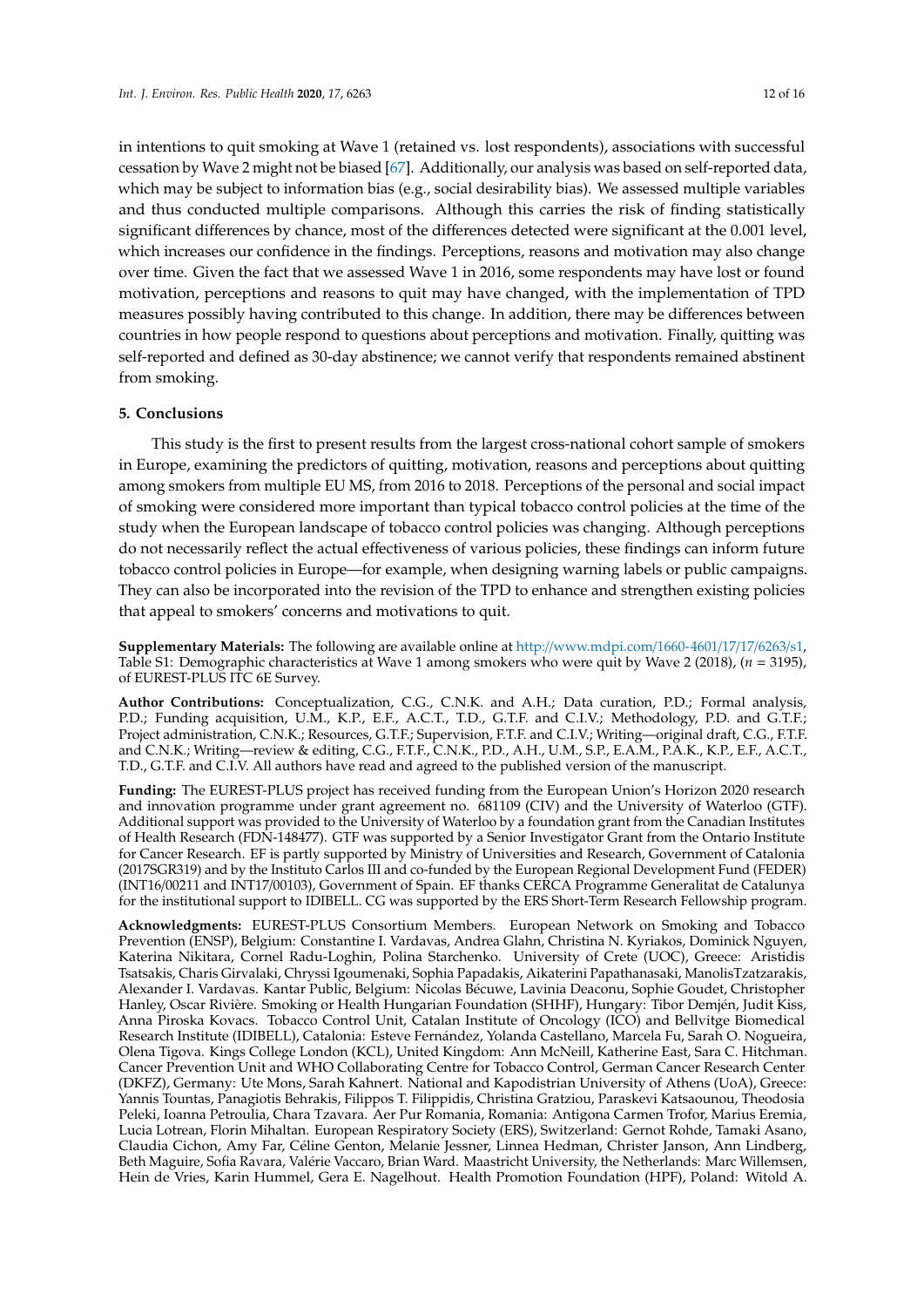Zatoński, Aleksandra Herbeć, Kinga Janik-Koncewicz, Krzysztof Przewoźniak, Mateusz Zatoński. University of Waterloo (UW), Canada: Geoffrey T. Fong, Thomas K. Agar, Pete Driezen, Shannon Gravely, Anne C. K. Quah, Mary E. Thompson.

**Conflicts of Interest:** The funders had no role in the design of the study; in the collection, analyses, or interpretation of data; in the writing of the manuscript, or in the decision to publish the results. GTF has served as an expert witness on behalf of governments in litigation involving the tobacco industry. KP reports grants and personal fees from the Polish League Against Cancer, outside the submitted work.

## **References**

- <span id="page-12-0"></span>1. *WHO Report on the Global Tobacco Epidemic*; World Health Organization: Geneva, Switzerland, 2019.
- <span id="page-12-1"></span>2. *WHO Framework Convention on Tobacco Control*; World Health Organization: Geneva, Switzerland, 2003.
- <span id="page-12-2"></span>3. *Guidelines for Implementation of Article 14 of the WHO Framework Convention on Tobacco Control (Demand Reduction Measures Concerning Tobacco Dependence and Cessation)*; World Health Organization: Geneva, Switzerland, 2010.
- <span id="page-12-3"></span>4. *2018 Guidelines for Treating Tobacco Dependence*; European Network for Smoking Prevention and Cessation (ENSP): Brussels, Belgium, 2018.
- 5. Cahill, K.; Stevens, S.; Perera, R.; Lancaster, T. Pharmacological interventions for smoking cessation: An overview and network meta-analysis. *Cochrane Database Syst. Rev.* **2013**, *5*, CD009329. [\[CrossRef\]](http://dx.doi.org/10.1002/14651858.CD009329.pub2)
- <span id="page-12-4"></span>6. Hartmann-Boyce, J.; Hong, B.; Livingstone-Banks, J.; Wheat, H.; Fanshawe, T.R. Additional behavioural support as an adjunct to pharmacotherapy for smoking cessation. *Cochrane Database Syst. Rev.* **2019**, *6*, CD009670. [\[CrossRef\]](http://dx.doi.org/10.1002/14651858.CD009670.pub4) [\[PubMed\]](http://www.ncbi.nlm.nih.gov/pubmed/31166007)
- <span id="page-12-5"></span>7. Hughes, J.R. Motivating and helping smokers to stop smoking. *J. Gen. Intern. Med.* **2003**, *18*, 1053–1057. [\[CrossRef\]](http://dx.doi.org/10.1111/j.1525-1497.2003.20640.x) [\[PubMed\]](http://www.ncbi.nlm.nih.gov/pubmed/14687265)
- <span id="page-12-6"></span>8. World Health Organization. WHO Quitting Tobacco. Available online: http://[www.who.int](http://www.who.int/tobacco/quitting/summary_data/en/)/tobacco/quitting/ [summary\\_data](http://www.who.int/tobacco/quitting/summary_data/en/)/en/ (accessed on 13 June 2020).
- <span id="page-12-7"></span>9. Kotz, D.; Brown, J.; West, R. Predictive validity of the Motivation to Stop Scale (MTSS): A single-item measure of motivation to stop smoking. *Drug Alcohol Depend.* **2013**, *128*, 15–19. [\[CrossRef\]](http://dx.doi.org/10.1016/j.drugalcdep.2012.07.012)
- <span id="page-12-8"></span>10. Vangeli, E.; West, R. Transition towards a 'non-smoker' identity following smoking cessation: An interpretative phenomenological analysis. *Br. J. Health Psychol.* **2012**, *17*, 171–184. [\[CrossRef\]](http://dx.doi.org/10.1111/j.2044-8287.2011.02031.x) [\[PubMed\]](http://www.ncbi.nlm.nih.gov/pubmed/22107052)
- <span id="page-12-9"></span>11. Gallus, S.; Muttarak, R.; Franchi, M.; Pacifici, R.; Colombo, P.; Boffetta, P.; Leon, M.E.; La Vecchia, C. Why do smokers quit? *Eur. J. Cancer Prev.* **2013**, *22*, 96–101. [\[CrossRef\]](http://dx.doi.org/10.1097/CEJ.0b013e3283552da8) [\[PubMed\]](http://www.ncbi.nlm.nih.gov/pubmed/22644233)
- <span id="page-12-10"></span>12. Bethea, J.; Murtagh, B.; Wallace, S.E. "I don't mind damaging my own body" A qualitative study of the factors that motivate smokers to quit. *BMC Public Health* **2015**, *15*. [\[CrossRef\]](http://dx.doi.org/10.1186/1471-2458-15-4) [\[PubMed\]](http://www.ncbi.nlm.nih.gov/pubmed/25604029)
- <span id="page-12-11"></span>13. *Special Eurobarometer 458. Attitudes of Europeans towards Tobacco and Electronic Cigarettes*; European Commission: Brussels, Belgium, 2017.
- <span id="page-12-12"></span>14. Filippidis, F.T.; Laverty, A.A.; Mons, U.; Jimenez-Ruiz, C.; Vardavas, C.I. Changes in smoking cessation assistance in the European Union between 2012 and 2017: Pharmacotherapy versus counselling versus e-cigarettes. *Tob. Control* **2019**, *28*, 95–100. [\[CrossRef\]](http://dx.doi.org/10.1136/tobaccocontrol-2017-054117) [\[PubMed\]](http://www.ncbi.nlm.nih.gov/pubmed/29563220)
- <span id="page-12-13"></span>15. Feliu, A.; Filippidis, F.T.; Joossens, L.; Fong, G.T.; Vardavas, C.I.; Baena, A.; Castellano, Y.; Martínez, C.; Fernández, E. Impact of tobacco control policies on smoking prevalence and quit ratios in 27 European Union countries from 2006 to 2014. *Tob. Control* **2019**, *28*, 101–109.
- <span id="page-12-14"></span>16. European Commission. Directive 2014/40/EU of the European Parliament and of the Councilof 3 April 2014 on the approximation of the laws, regulations and administrative provisions of the member states concerning the manufacture, presentation and sale of tobacco and related products. *O*ff*. J. Eur. Union* **2014**, *127*, 1–38.
- <span id="page-12-15"></span>17. Caponnetto, P.; Polosa, R. Common predictors of smoking cessation in clinical practice. *Respir. Med.* **2008**, *102*, 1182–1192. [\[CrossRef\]](http://dx.doi.org/10.1016/j.rmed.2008.02.017) [\[PubMed\]](http://www.ncbi.nlm.nih.gov/pubmed/18586479)
- <span id="page-12-16"></span>18. Vardavas, C.I.; Bécuwe, N.; Demjén, T.; Fernández, E.; McNeill, A.; Mons, U.; Tountas, Y.; Trofor, A.C.; Tsatsakis, A.; Rohde, G.; et al. Study protocol of European regulatory science on tobacco (EUREST-PLUS): Policy implementation to reduce lung disease. *Tob. Induc. Dis.* **2018**, *16*, A2. [\[CrossRef\]](http://dx.doi.org/10.18332/tid/93305) [\[PubMed\]](http://www.ncbi.nlm.nih.gov/pubmed/31516458)
- <span id="page-12-17"></span>19. Fong, G.T.; Cummings, K.M.; Borland, R.; Hastings, G.; Hyland, A.; Giovino, G.A.; Hammond, D.; Thompson, M.E. The conceptual framework of the International Tobacco Control (ITC) policy evaluation project. *Tob. Control* **2006**, *15*, iii3–iii11. [\[CrossRef\]](http://dx.doi.org/10.1136/tc.2005.015438) [\[PubMed\]](http://www.ncbi.nlm.nih.gov/pubmed/16754944)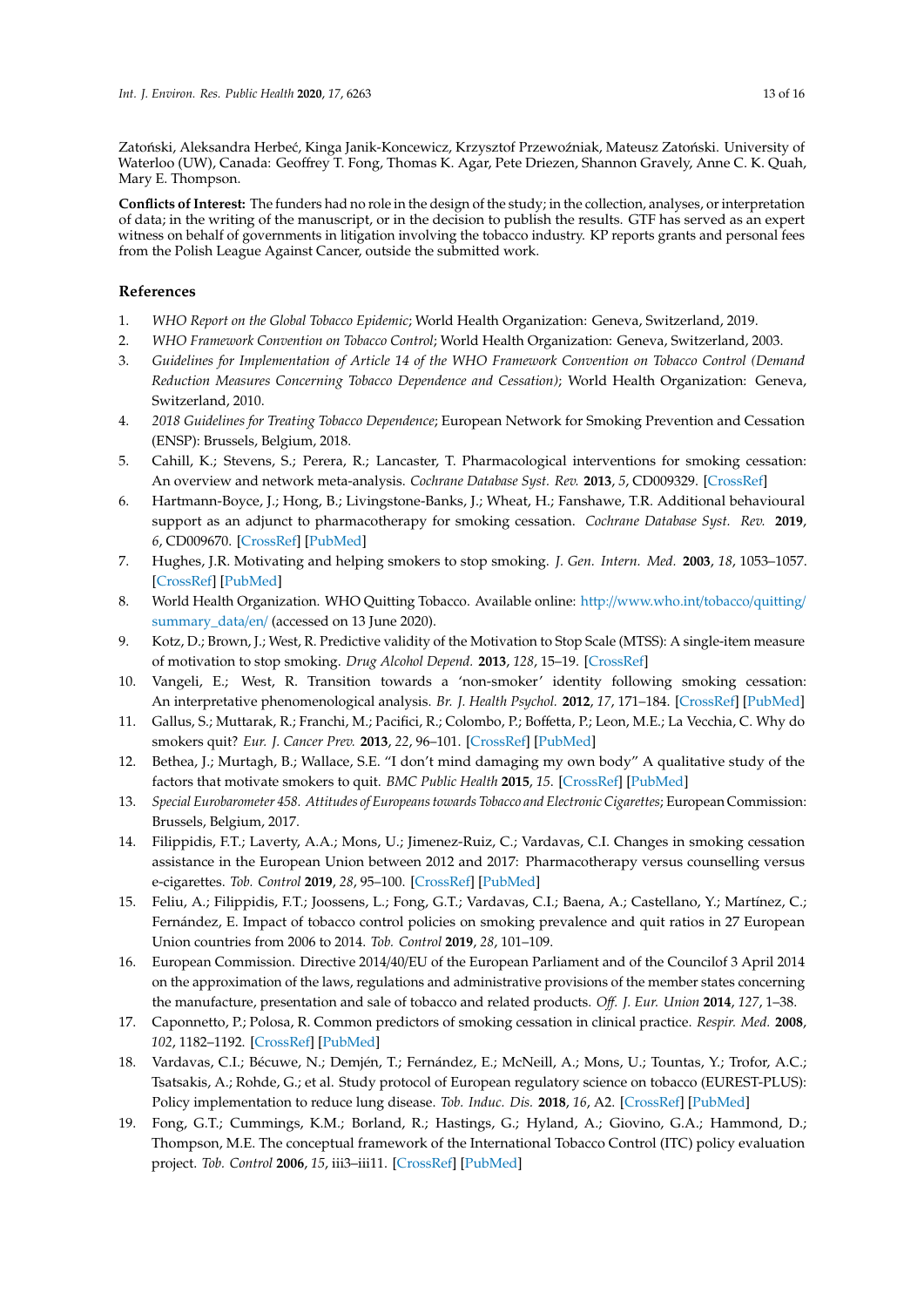- <span id="page-13-0"></span>20. Fong, G.T.; Thompson, M.E.; Boudreau, C.; Bécuwe, N.; Driezen, P.; Agar, T.K.; Quah, A.C.; Zatoński, W.A.; Przewoźniak, K.; Mons, U.; et al. The conceptual model and methods of wave 1 (2016) of the EUREST-PLUS ITC 6 European Countries Survey. *Tob. Induc. Dis.* **2018**, *16*, A3. [\[CrossRef\]](http://dx.doi.org/10.18332/tid/99881)
- 21. Thompson, M.E.; Driezen, P.; Boudreau, C.; Bécuwe, N.; Agar, T.K.; Quah, A.C.; Zatoński, W.; Przewoźniak, K.; Mons, U.; Demjén, T.; et al. Methods of the International Tobacco Control (ITC) EUREST-PLUS ITC Europe Surveys. *Eur. J. Public Health* **2020**. [\[CrossRef\]](http://dx.doi.org/10.1093/eurpub/ckz212)
- 22. ITC Project. *ITC 6 European Country Wave 1 Technical Report*; University of Waterloo: Waterloo, ON, Canada; European Network on Smoking and Tobacco Prevention: Brussels, Belgium, 2017.
- <span id="page-13-1"></span>23. ITC Project. *ITC 6 European Country Wave 2 Technical Report*; University of Waterloo: Waterloo, ON, Canada; European Network on Smoking and Tobacco Prevention: Brussels, Belgium, 2019.
- <span id="page-13-2"></span>24. Petroulia, I.; Kyriakos, C.N.; Papadakis, S.; Tzavara, C.; Filippidis, F.T.; Girvalaki, C.; Peleki, T.; Katsaounou, P.; McNeill, A.; Mons, U.; et al. Patterns of tobacco use, quit attempts, readiness to quit and self-efficacy among smokers with anxiety or depression: Findings among six countries of the EUREST-PLUS ITC Europe Surveys. *Tob. Induc. Dis.* **2019**, *16*, A9. [\[CrossRef\]](http://dx.doi.org/10.18332/tid/98965)
- <span id="page-13-3"></span>25. Borland, R.; Yong, H.H.; O'connor, R.J.; Hyland, A.; Thompson, M.E. The reliability and predictive validity of the Heaviness of Smoking Index and its two components: Findings from the International Tobacco Control Four Country study. *Nicotine Tob. Res.* **2010**, *12*, S45–S50. [\[CrossRef\]](http://dx.doi.org/10.1093/ntr/ntq038)
- <span id="page-13-4"></span>26. Whooley, M.A.; Avins, A.L.; Miranda, J.; Browner, W.S. Case-finding instruments for depression. Two questions are as good as many. *J. Gen. Intern. Med.* **1997**, *12*, 439–445. [\[CrossRef\]](http://dx.doi.org/10.1046/j.1525-1497.1997.00076.x)
- <span id="page-13-5"></span>27. Li, M.; Okamoto, R.; Shirai, F. Factors associated with smoking cessation and relapse in the Japanese smoking cessation treatment program: A prospective cohort study based on financial support in Suita City, Japan. *Tob. Induc. Dis.* **2019**, *17*, 71. [\[CrossRef\]](http://dx.doi.org/10.18332/tid/112154)
- <span id="page-13-6"></span>28. West, R.; McEwen, A.; Bolling, K.; Owen, L. Smoking cessation and smoking patterns in the general population: A 1-year follow-up. *Addiction* **2001**, *96*, 891–902. [\[CrossRef\]](http://dx.doi.org/10.1046/j.1360-0443.2001.96689110.x) [\[PubMed\]](http://www.ncbi.nlm.nih.gov/pubmed/11399220)
- <span id="page-13-7"></span>29. Smit, E.S.; Fidler, J.A.; West, R. The role of desire, duty and intention in predicting attempts to quit smoking. *Addiction* **2011**, *106*, 844–851. [\[CrossRef\]](http://dx.doi.org/10.1111/j.1360-0443.2010.03317.x) [\[PubMed\]](http://www.ncbi.nlm.nih.gov/pubmed/21205048)
- 30. Lindberg, A.; Niska, B.; Stridsman, C.; Eklund, B.M.; Eriksson, B.; Hedman, L. Low nicotine dependence and high self-efficacy can predict smoking cessation independent of the presence of chronic obstructive pulmonary disease: A three year follow up of a population-based study. *Tob. Induc. Dis.* **2015**, *13*. [\[CrossRef\]](http://dx.doi.org/10.1186/s12971-015-0055-6) [\[PubMed\]](http://www.ncbi.nlm.nih.gov/pubmed/26321897)
- 31. Borland, R.; Yong, H.H.; Balmford, J.; Cooper, J.; Cummings, K.M.; O'Connor, R.J.; McNeill, A.; Zanna, M.P.; Fong, G.T. Motivational factors predict quit attempts but not maintenance of smoking cessation: Findings from the International Tobacco Control Four country project. *Nicotine Tob. Res.* **2010**, *12*, S4–S11. [\[CrossRef\]](http://dx.doi.org/10.1093/ntr/ntq050) [\[PubMed\]](http://www.ncbi.nlm.nih.gov/pubmed/20889479)
- <span id="page-13-8"></span>32. Zhou, X.; Nonnemaker, J.; Sherrill, B.; Gilsenan, A.W.; Coste, F.; West, R. Attempts to quit smoking and relapse: Factors associated with success or failure from the ATTEMPT cohort study. *Addict. Behav.* **2009**, *34*, 365–373. [\[CrossRef\]](http://dx.doi.org/10.1016/j.addbeh.2008.11.013)
- <span id="page-13-9"></span>33. Bosdriesz, J.R.; Willemsen, M.C.; Stronks, K.; Kunst, A.E. Tobacco control policy and socio-economic inequalities in smoking in 27 European countries. *Drug Alcohol Depend.* **2016**, *165*, 79–86. [\[CrossRef\]](http://dx.doi.org/10.1016/j.drugalcdep.2016.05.020) [\[PubMed\]](http://www.ncbi.nlm.nih.gov/pubmed/27262899)
- 34. Holm, M.; Schiöler, L.; Andersson, E.; Forsberg, B.; Gislason, T.; Janson, C.; Jogi, R.; Schlünssen, V.; Svanes, C.; Torén, K. Predictors of smoking cessation: A longitudinal study in a large cohort of smokers. *Respir. Med.* **2017**, *132*, 164–169. [\[CrossRef\]](http://dx.doi.org/10.1016/j.rmed.2017.10.013)
- <span id="page-13-10"></span>35. Gallus, S.; Lugo, A.; Liu, X.; Behrakis, P.; Boffi, R.; Bosetti, C.; Carreras, G.; Chatenoud, L.; Clancy, L.; Continente, X.; et al. Who smokes in Europe? Data from 12 European countries in the TACKSHS survey (2017–2018). *J. Epidemiol.* **2020**. [\[CrossRef\]](http://dx.doi.org/10.2188/jea.JE20190344)
- <span id="page-13-11"></span>36. Vangeli, E.; Stapleton, J.; Smit, E.S.; Borland, R.; West, R. Predictors of attempts to stop smoking and their success in adult general population samples: A systematic review. *Addiction* **2011**, *106*, 2110–2121. [\[CrossRef\]](http://dx.doi.org/10.1111/j.1360-0443.2011.03565.x)
- 37. Perski, O.; Herd, N.; West, R.; Brown, J. Perceived addiction to smoking and associations with motivation to stop, quit attempts and quitting success: A prospective study of English smokers. *Addict. Behav.* **2019**, *90*, 306–311. [\[CrossRef\]](http://dx.doi.org/10.1016/j.addbeh.2018.11.030)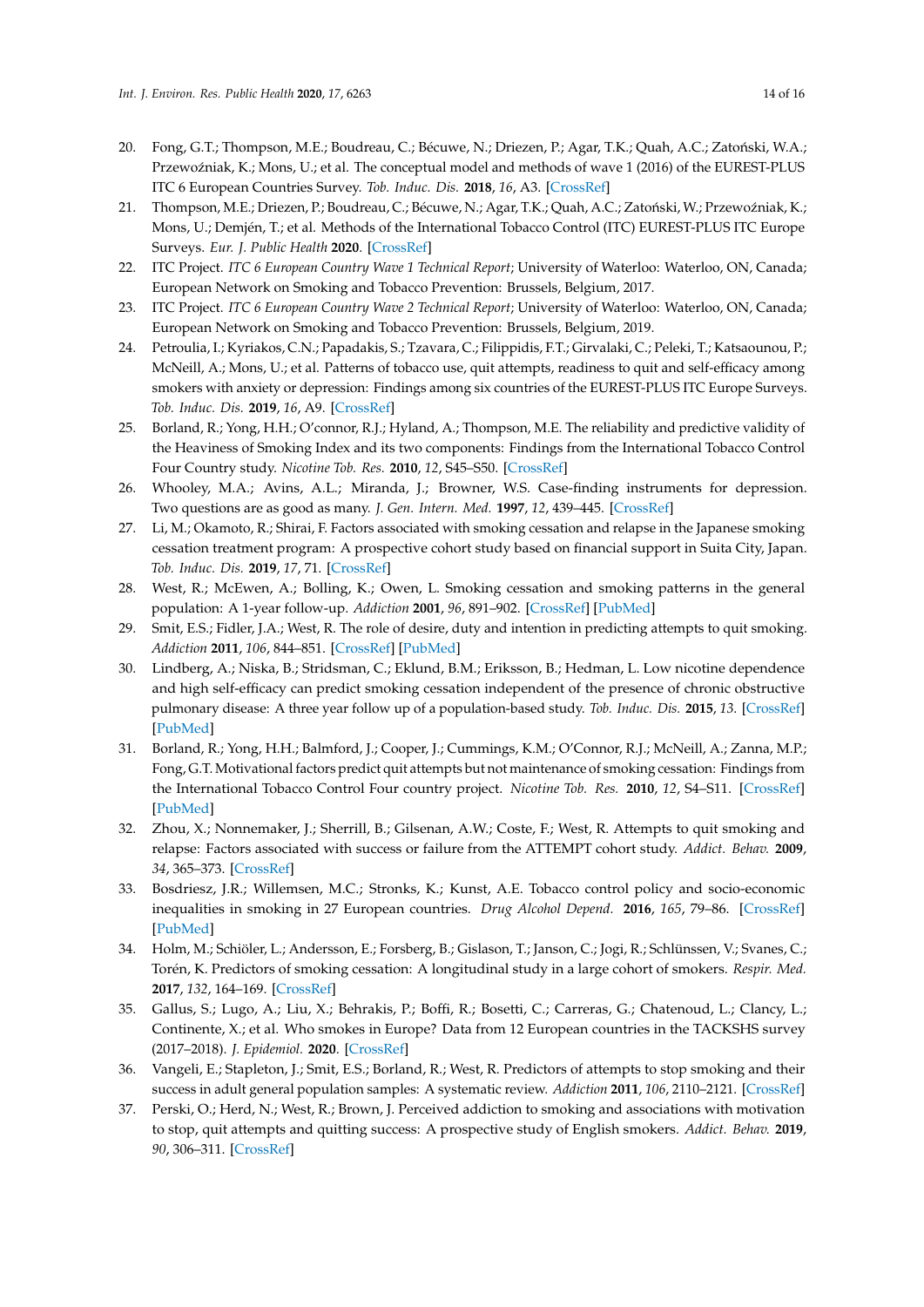- <span id="page-14-0"></span>38. Kale, D.; Gilbert, H.M.; Sutton, S. Are predictors of making a quit attempt the same as predictors of 3-month abstinence from smoking? Findings from a sample of smokers recruited for a study of computer-tailored smoking cessation advice in primary care. *Addiction* **2015**, *110*, 1653–1664. [\[CrossRef\]](http://dx.doi.org/10.1111/add.12972)
- <span id="page-14-1"></span>39. Yasuda, M.; Suzuki, A.; Takahashi, A.; Kajikawa, A.; Nishidate, M.; Tokoro, Y.; Matsuzawa, N.; Saito, A.; Moriyama, M.; Nakagawa, K.; et al. Analysis of factors associated with successful smoking cessation and conditions abstinence after smoking cessation therapy at our clinic. *Health Eval. Promot.* **2015**, *42*, 385–391. [\[CrossRef\]](http://dx.doi.org/10.7143/jhep.42.385)
- <span id="page-14-2"></span>40. Li, L.; Borland, R.; Yong, H.H.; Fong, G.T.; Bansal-Travers, M.; Quah, A.C.; Sirirassamee, B.; Omar, M.; Zanna, M.P.; Fotuhi, O. Predictors of smoking cessation among adult smokers in Malaysia and Thailand: Findings from the International Tobacco Control Southeast Asia Survey. *Nicotine Tob. Res.* **2010**, *12*, S34–S44. [\[CrossRef\]](http://dx.doi.org/10.1093/ntr/ntq030) [\[PubMed\]](http://www.ncbi.nlm.nih.gov/pubmed/20889478)
- <span id="page-14-3"></span>41. Li, L.; Feng, G.; Jiang, Y.; Yong, H.H.; Borland, R.; Fong, G.T. Prospective predictors of quitting behaviours among adult smokers in six cities in China: Findings from the International Tobacco Control (ITC) China Survey. *Addiction* **2011**, *106*, 1335–1345. [\[CrossRef\]](http://dx.doi.org/10.1111/j.1360-0443.2011.03444.x)
- <span id="page-14-4"></span>42. Jiménez-Ruiz, C.A.; Andreas, S.; Lewis, K.E.; Tonnesen, P.; Van Schayck, C.P.; Hajek, P.; Tonstad, S.; Dautzenberg, B.; Fletcher, M.; Masefield, S.; et al. Statement on smoking cessation in COPD and other pulmonary diseases and in smokers with comorbidities who find it difficult to quit. *Eur. Respir. J.* **2015**, *46*, 61–79. [\[CrossRef\]](http://dx.doi.org/10.1183/09031936.00092614) [\[PubMed\]](http://www.ncbi.nlm.nih.gov/pubmed/25882805)
- <span id="page-14-5"></span>43. West, R. Assessment of dependence and motivation to stop smoking. *BMJ* **2004**, *328*, 338–339. [\[CrossRef\]](http://dx.doi.org/10.1136/bmj.328.7435.338) [\[PubMed\]](http://www.ncbi.nlm.nih.gov/pubmed/14764501)
- <span id="page-14-6"></span>44. Hedman, L.; Katsaounou, P.A.; Filippidis, F.T.; Ravara, S.B.; Lindberg, A.; Janson, C.; Gratziou, C.; Rohde, G.; Kyriakos, C.N.; Mons, U.; et al. Receiving support to quit smoking and quit attempts among smokers with and without smoking related diseases: Findings from the EUREST-PLUS ITC Europe Surveys. *Tob. Induc. Dis.* **2019**, *16*, A14. [\[CrossRef\]](http://dx.doi.org/10.18332/tid/102787)
- <span id="page-14-7"></span>45. Dierker, L.; Rose, J.; Selya, A.; Piasecki, T.M.; Hedeker, D.; Mermelstein, R. Depression and nicotine dependence from adolescence to young adulthood. *Addict. Behav.* **2015**, *41*, 124–128. [\[CrossRef\]](http://dx.doi.org/10.1016/j.addbeh.2014.10.004)
- <span id="page-14-8"></span>46. Chaloupka, F.J.; Yurekli, A.; Fong, G.T. Tobacco taxes as a tobacco control strategy. *Tob. Control* **2012**, *21*, 172–180. [\[CrossRef\]](http://dx.doi.org/10.1136/tobaccocontrol-2011-050417)
- <span id="page-14-9"></span>47. Gravely, S.; Giovino, G.A.; Craig, L.; Commar, A.; D'Espaignet, E.T.; Schotte, K.; Fong, G.T. Implementation of key demand-reduction measures of the WHO Framework Convention on Tobacco Control and change in smoking prevalence in 126 countries: An association study. *Lancet Public Health* **2017**, *2*, e166–e174. [\[CrossRef\]](http://dx.doi.org/10.1016/S2468-2667(17)30045-2)
- <span id="page-14-10"></span>48. Fu, M.; Martínez-Sánchez, J.M.; Clèries, R.; Villalbí, J.R.; Daynard, R.A.; Connolly, G.N.; Fernández, E. Opposite trends in the consumption of manufactured and roll-your-own cigarettes in Spain (1991–2020). *BMJ Open* **2014**, *4*, e006552. [\[CrossRef\]](http://dx.doi.org/10.1136/bmjopen-2014-006552)
- 49. Sureda, X.; Fu, M.; Martínez-Sánchez, J.M.; Martínez, C.; Ballbé, M.; Pérez-Ortuño, R.; Saltó, E.; Pascual, J.A. Manufactured and roll-your-own cigarettes: A changing pattern of smoking in Barcelona, Spain. *Environ. Res.* **2017**, *155*, 167–174. [\[CrossRef\]](http://dx.doi.org/10.1016/j.envres.2017.02.012) [\[PubMed\]](http://www.ncbi.nlm.nih.gov/pubmed/28222364)
- <span id="page-14-11"></span>50. Gallus, S.; Asciutto, R.; Muttarak, R.; Pacifici, R.; La Vecchia, C.; Lugo, A. Which group of smokers is more vulnerable to the economic crisis? *Public Health* **2016**, *134*, 34–38. [\[CrossRef\]](http://dx.doi.org/10.1016/j.puhe.2015.11.023) [\[PubMed\]](http://www.ncbi.nlm.nih.gov/pubmed/26753896)
- <span id="page-14-12"></span>51. Fu, S.S.; Burgess, D.; van Ryn, M.; Hatsukami, D.K.; Solomon, J.; Joseph, A.M. Views on smoking cessation methods in ethnic minority communities: A qualitative investigation. *Prev. Med.* **2007**, *44*, 235–240. [\[CrossRef\]](http://dx.doi.org/10.1016/j.ypmed.2006.11.002) [\[PubMed\]](http://www.ncbi.nlm.nih.gov/pubmed/17175016)
- <span id="page-14-13"></span>52. Hummel, K.; Nagelhout, G.E.; Fong, G.T.; Vardavas, C.I.; Papadakis, S.; Herbeć, A.; Mons, U.; Van den Putte, B.; Borland, R.; Fernandez, E.; et al. Quitting activity and use of cessation assistance reported by smokers in eight European countries: Findings from the EUREST-PLUS ITC Europe Surveys. *Tob. Induc. Dis.* **2018**, *6*, A6. [\[CrossRef\]](http://dx.doi.org/10.18332/tid/98912) [\[PubMed\]](http://www.ncbi.nlm.nih.gov/pubmed/31363422)
- <span id="page-14-14"></span>53. Filippidis, F.T.; Gerovasili, V.; Vardavas, C.I.; Agaku, I.T.; Tountas, Y. Determinants of use of smoking cessation aids in 27 European countries. *Prev. Med.* **2014**, *65*, 99–102. [\[CrossRef\]](http://dx.doi.org/10.1016/j.ypmed.2014.05.004) [\[PubMed\]](http://www.ncbi.nlm.nih.gov/pubmed/24832820)
- <span id="page-14-15"></span>54. Jiménez-Ruiz, C.A.; Miranda, J.A.R.; Pinedo, A.R.; de Martinez, E.H.; Marquez, F.L.; Cobos, L.P.; de Ramos, P.L. Prevalence of and attitudes towards smoking among Spanish health professionals. *Respiration* **2015**, *90*, 474–480. [\[CrossRef\]](http://dx.doi.org/10.1159/000441306)